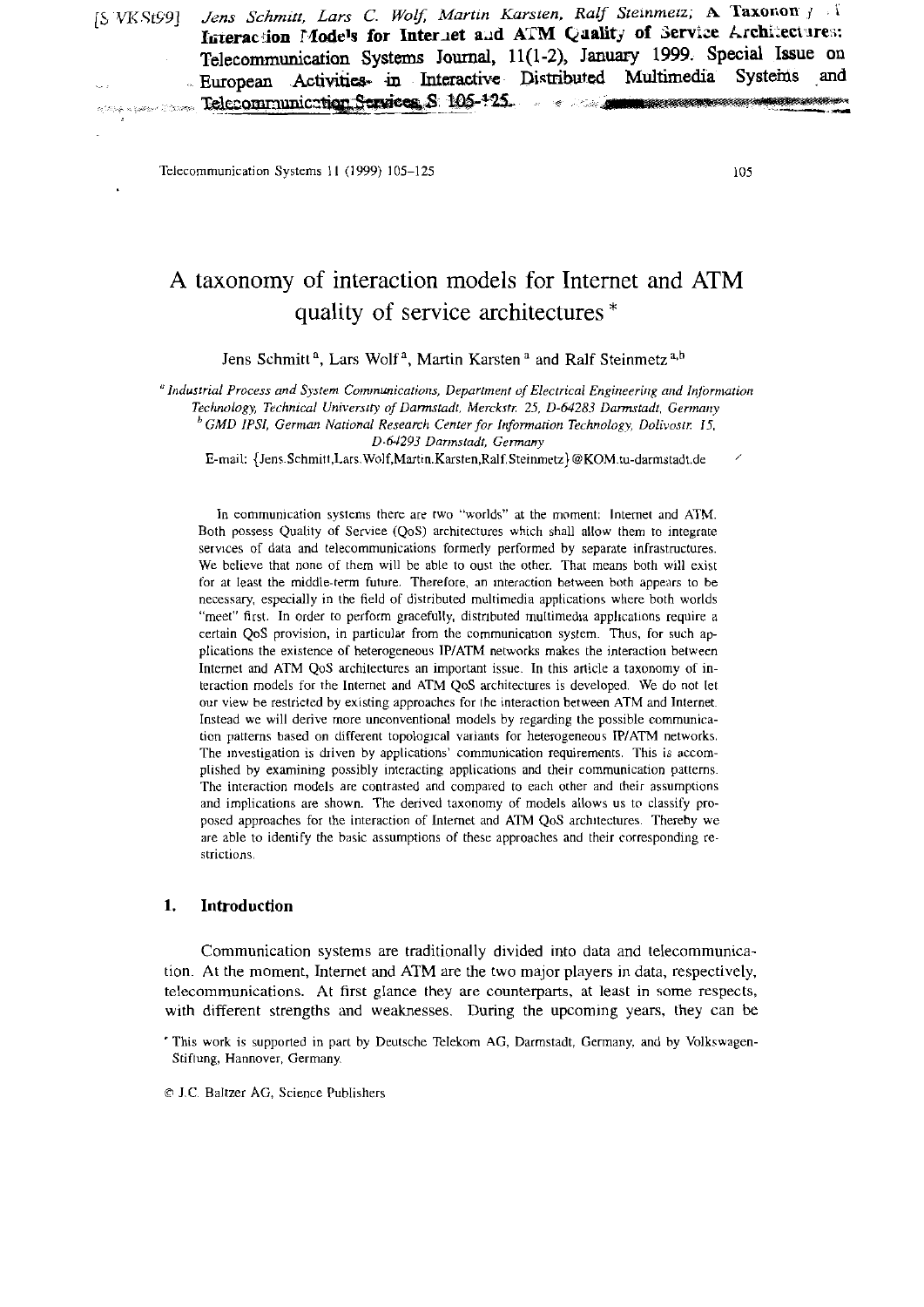J. Schmitt et al. / A taxonomy of interaction models



**Figure** 1. **Convergence of rhe switched Lelecorn world (e.g.. PSTN, N-ISDN and now ATM) and the data**  cornmunications/lnternet **world (based on routed daiagrams).** 

expected to compete with each other  $-$  the Internet defending its position as a global internetwork and ATM trying to become one.

The competition between both is becorning harder because of the convergence process of data and telecommunications. This trend, i.e., that data and telecommunication Systems are providing more and more similar services, is illustrated in figure 1. **If** this trend continues, it means that eventually both are trying to serve the same applications, thereby getting into direct competition. Who will be the winner of that race is difficult to judge. Telecommunications people think that with ATM they have the technically more advanced technology. However, even if that is considered to be the case the Intemet still **has** a lead with regard to diat it offers worldwide connectivity already now.

The assumption that ATM will eventually become a global intemetwork is very often doubted (by data communications people however). as Peter Newman (Ipsilon Inc.) in his keynote at the IEEE **ATM** Workshop '97 put it [29]:

*"There may be a parallel universe in which ATM* **is** *the global infernefwork* - *birt it is not this one and it never will* !"

On the other hand, **ATM** will play a certain role, even if it does not become the successor of the Intemet. Our opinion is that both will coexist for at least the middle-tem future. This leads us to the conclusion that they rnust interact with each other. The question is how and on what level. Such an interaction is certainly not easy to achieve because totally different paradigrns have to interwork, where one is based on connectionless, heterogeneous intemetworking whereas the other one is based on connection-oriented, homogeneous networking.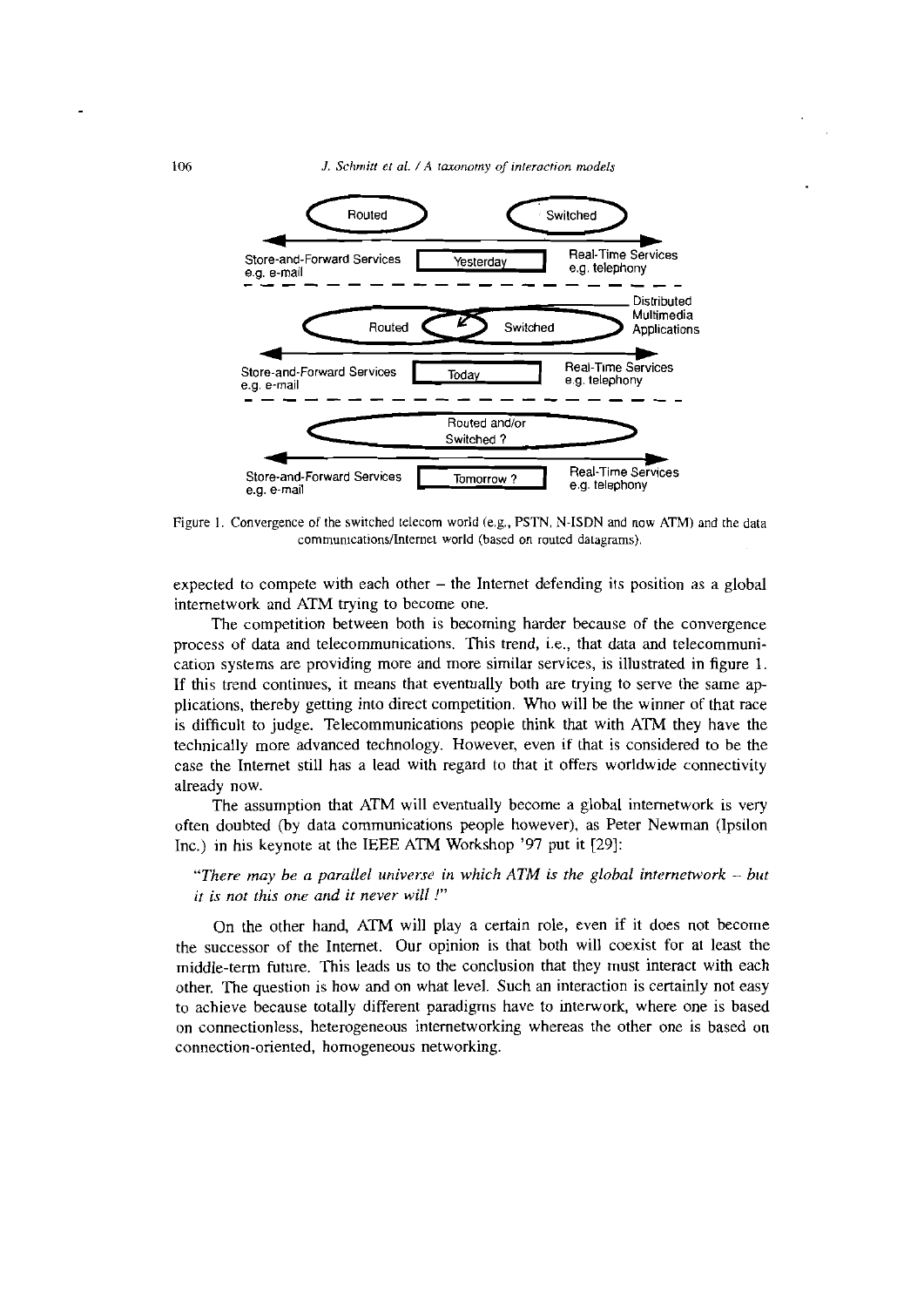The interaction of these two worlds is particularly desired in the relatively new field of distributed multimedia applications (they are in the middle of the services spectrum shown in figure **1).** These applications are dependent on the provision of QoS mechanisms by the communication System. This need has been observed in both worlds, and both have developed independently of each other QoS architectures that shall be able to provide integrated services.

Hence, one of the most important aspects of the interaction between both worlds is the seamless interworking between the QoS architectures of ATM and Internet. That means to enable the provision of QoS end-to-end regardless of what is inside the network and whether the communication endpoints are located in the Same world or not, i.e., providing a homogeneous service over a heterogeneous network.

As a first step to fulfill this difficult task. the relationship of the two worlds regarding the interaction of their QoS architectures has to be analyzed. Do they have a provider-user relation or a peer-to-peer relation, and which effects would that have on applications?

As we shall see, the QoS architectures of the Internet and ATM are very different. So the question arises whether one of them has to adapt to the other, and if so, which one.

All these considerations need to be taken into account when trying to design interaction approaches for the QoS architectures of the Internet and ATM. What makes these approaches even more difficult at the moment is the fact that both architectures are still evolving at the moment and are thus very dynamic. On the other hand, this is still a chance to design both architectures with the possible interaction in mind. Indeed, some of these thoughts have already influenced the design of the architectures, as, for example, the Leaf-Initiated Join (LIJ) facility in ATM UNI 4.0 [6] signalling shows (although the adaptation to the Internet was surely not the only reason for the introduction of the LIJ mechanism).

In the next section we give a brief overview of existing solutions for the interaction of Internet and ATM. The Internet and ATM QoS architectures and their components are compared in section **3.** In section 4, communication Patterns in heterogeneous IPIATM networks are examined and taken as a stating point for the derivation of a taxonomy of interaction models for Internet and ATM QoS architectures. These interaction models are presented and contrasted against each other in section *5.* In section 6, a classification of proposed interaction approaches for the two QoS architectures is done using the taxonomy introduced in section 5. Section 7 briefly considers the interaction between Internet and ATM if the so-called "Differentiated Services" architecture is used to provide QoS in IP networks. Section 8 summarizes and concludes from the observations being made.

## **2. Existing solutions for interaction**

For the near and middle-term future it is crucial for ATM to interact with legacy networks for the protection of investments. This is especially txue for asynchronous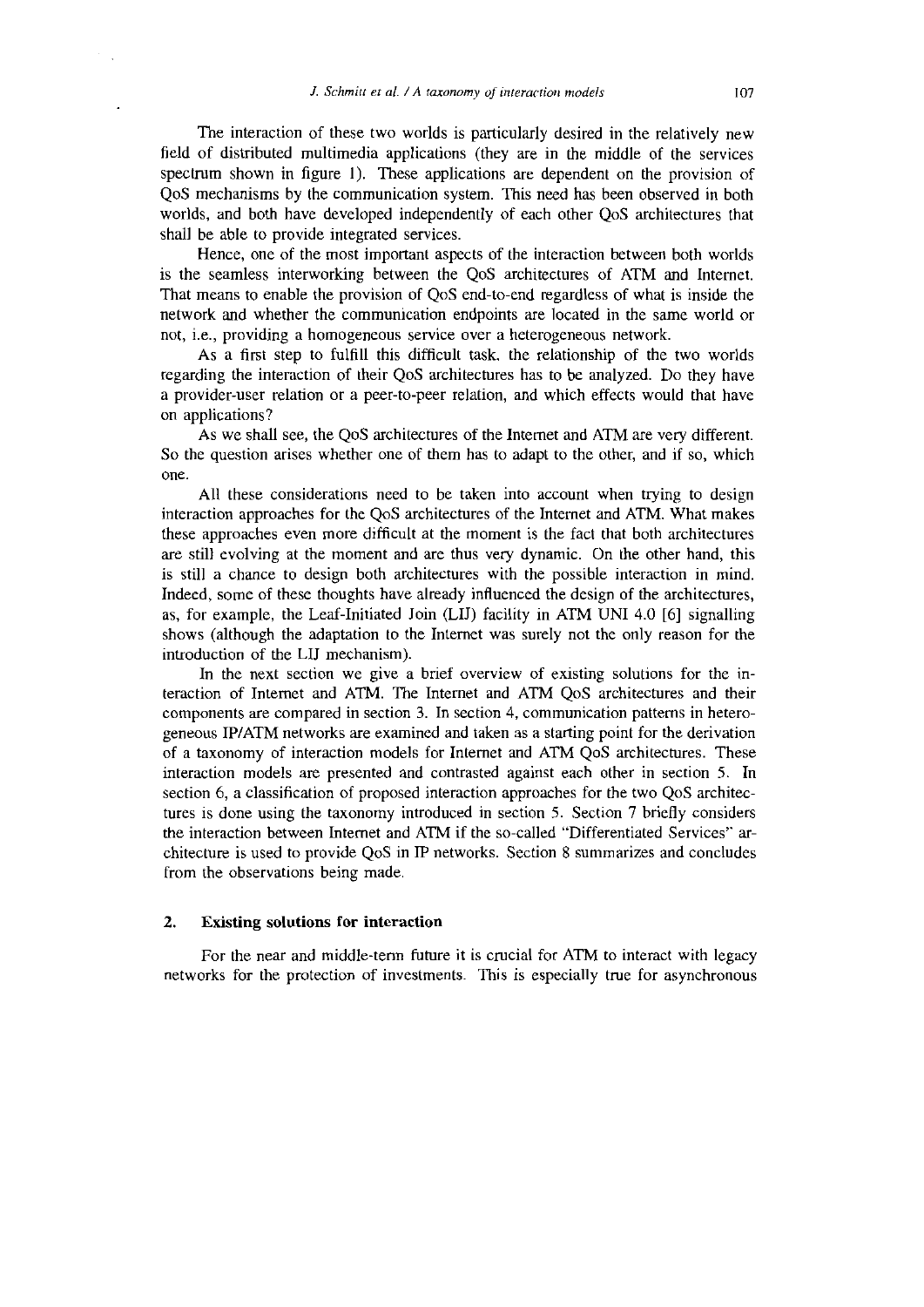data communication. Whether ATM should try to interact on the real-time communication field is arguable from ATM's perspective, but will probably be necessary since the Intemet has an existing broad fundament on which to build its Intemet Integrated Services (IIS) architecture and thus will likely succeed to do so. Therefore ATM needs to intenvork. On the other hand, if ATM interworks "too well" with IIS. it might prevent its own OoS architecture to appear on the desktop.

For the interworking without defined QoS provision. several approaches have been developed over the time and have become more or less satisfying solutions to this relaxed problem. One of these solutions is the IETF's Classical IP over ATM [24,26] with its extensions for multicasting, MARS (Multicast Address Resolution Server) [10]. and short-cuts. NHRP (Next Hop Resolution Protocol) *[27].* Another variant is ATM Fomm's LAN Emulation (LANE) [3] and its successor Multi-Protocol over ATM  $(MPOA)$  [8]. IP switching [30] and similar solutions  $[1,23,25,31]$  can be seen as representatives of a more revolutionary approach, which tries to identify data flows and build up VCs (Virtual Circuits) for them if they seem to be long-lived. The signalling protocols that build up the VCs are especially tuned for this kind of purpose and are no longer the original ATM signalling protocols. So IP Switching might be viewed not as an interaction approach with ATM, but a competing approach to ATM since essentially only the switching hardware of ATM is being used.

All of the solutions mentioned above do not support data flows requiring a pre- $\mu$  dictable  $\Omega$ oS. One could certainly use them providing the  $\Omega$ oS based on the IIS mechanisms and use ATM SVCs (Switched Virtual Circuits) or PVCs (Permanent Virtual Circuits) as fast bit pipes. This is of course principally possible and inexpensive in terms of invested development effort, but ignores all the features provided by ATM and is very expensive in terms of usage of resources. It operates on ATM as if it were **a** "dumb" point-to-point network or a leased line and does not make any use of the features provided by ATM like: the VC model (which allows for a presoning of flows on the data link layer), bandwidth management, or traffic management (traffic control and scheduling in hardware). Instead il duplicates these functions in the IIS architecture (in software, which is of course much less efficient). On the other hand, there in of course much less implementation complexity in this approach compared to other approaches that will be presented below. It should therefore despite of its obvious deficiencies be seriously analyzed with regard to the performance loss and resource wastage it incurs in comparison to the more sophisticated approaches.

The lack of QoS support of the existing solutions can be explained by the fact that they were designed for asynchronous data communication, for which QoS is not an issue. Only integrated services as they are envisioned now justify the further effort to make ATM's QoS features accessible even through higher layer communication systems protocols. The question is whether the existing approaches can just be extended to allow for QoS support or whether totally new approaches have to be developed to support QoS efficiently in heterogeneous IPlATM environments. Most or even all of the current approaches that try to iritegrate IIS and ATM's QoS architecture build upon the extension of the existing solutions for asynchronous data communication. One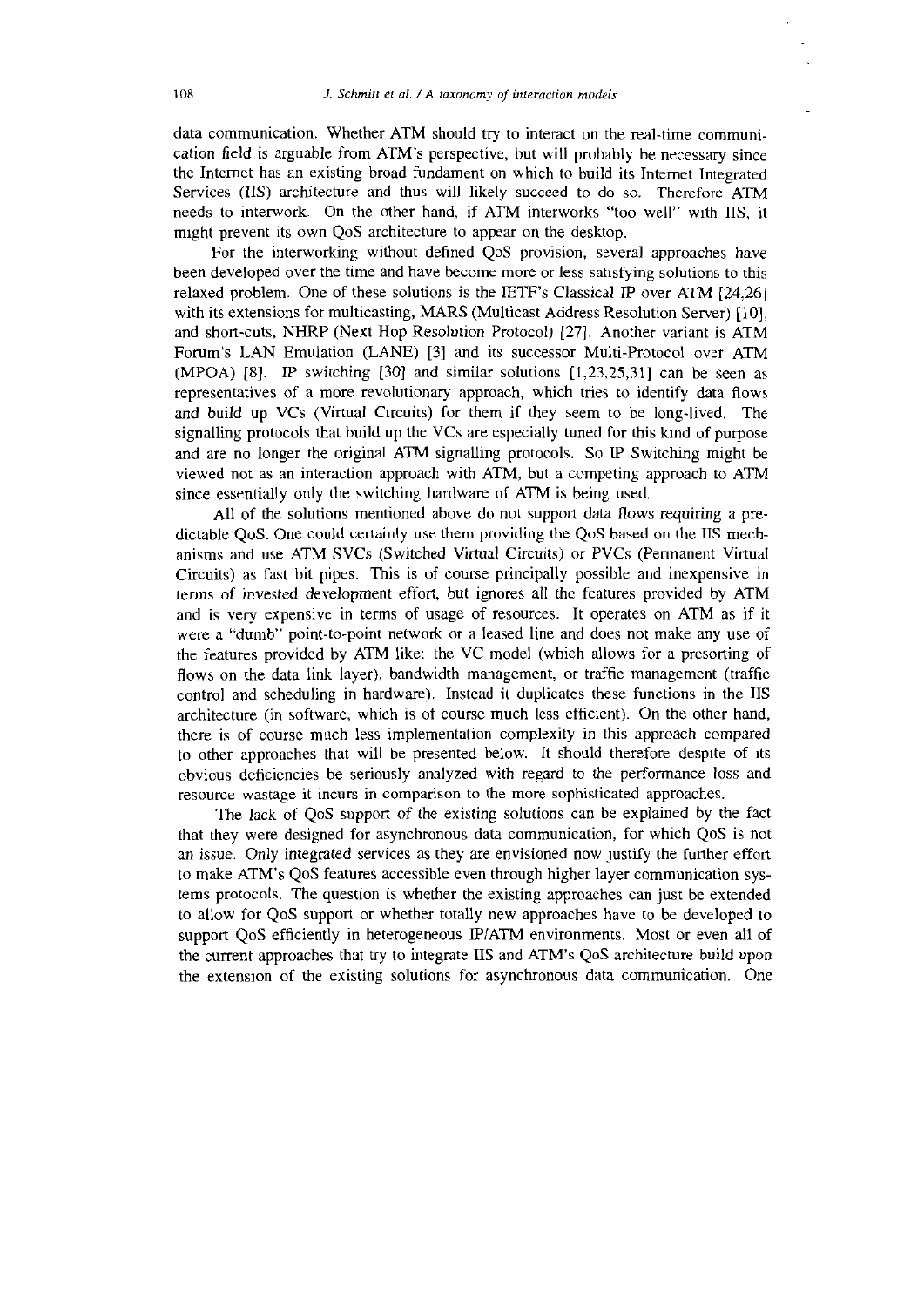of the main points of this paper is to reconsider whether this is sufficient. However, before regarding potential interaction models and approaches. we first shortly compare and contrast the QoS architectures of Intemet and ATM.

# **3. Comparison of ATM and Internet QoS architectures**

In figure *2,* the most important components of both QoS architectures and their approximate semantic mapping onto each other is illustrated. We base our comparison on the latest (at the time of wnting) specifications of the ATM Forum [4,5] and the proposed standard RFCs of the IETF [18,36,39].

Both architectures have very different capabilities and charactenstics with regard to the signalling (the QoS procedures) and the QoS models (the QoS declaration or interface), but these discrepancies have to be overcome when interworking between ATM's QoS architecture and the IIS architecture. We consider the QoS models and procedures separately.

## *3.1. QoS modeis*

The most salient differences between the QoS models, i.e., the ATM Forum TM 4.0 [4] and ihe Integrated Services (IntServ) specifications [36,39], are:

- packet-based versus cell-based Iraffic Parameters and perfomance specifications,
- the handling of excess traffic (policing): degradation to best-effort versus tagging or dropping,
- and of course different service classes and corresponding traffic and service parameters.



Figure 2. Mapping between ATM and IIS componenrs (based on **[2])**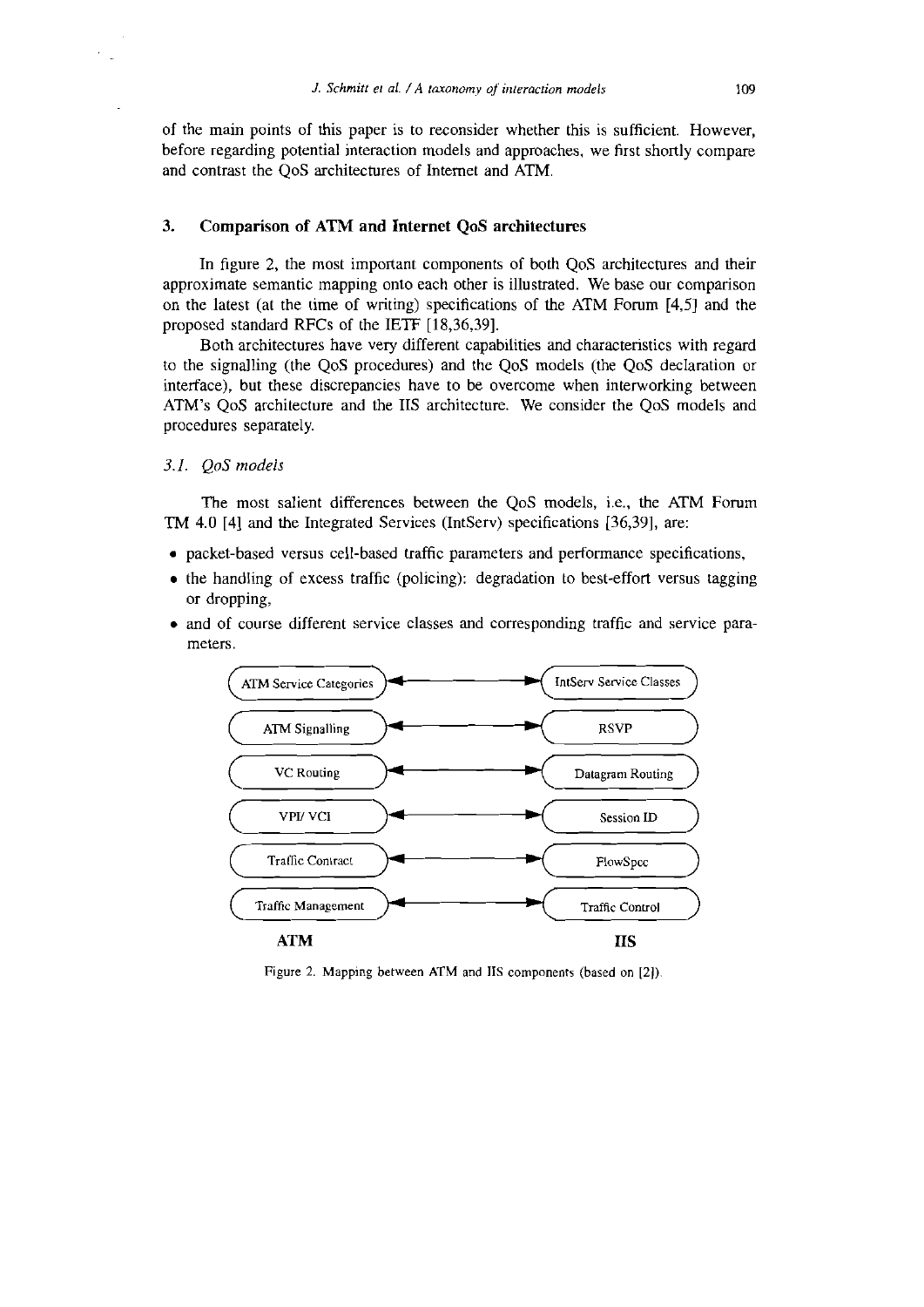

Figure 3. Mapping of servicc classes/categories between ATM and IntServ.

While the traffic characterization of both QoS models is quite similar (token bucket rate  $+$  token bucket size/depth versus PCR/SCR+MBS/MCR),<sup>1</sup> the service definitions differ substantially, such that a one-to-one mapping seems to be too "semantic-lossy". Thus, we think a mapping might have a dynamic or even adaptive n:m relation, i.e.. the mapping is not fixed, it might adapt itself and one service class of IntServ might, depending on the actual values of the specified parameters. be mapped on different service classes in ATM and the other way around.

The fact that the service classes of ATM and lntServ do not fit together very nicely, can be seen with lntserv's Controlled Load (CL) service [39] which seems to have no equivalent in ATM. That is due to the fact that the applications for which CL is attractive are adaptive applications (also supported by the dynamics of 11s' QoS provision, something considered but not yet implemented in ATM signalling), while in ATM's service model adaptive applications seem to be hardly recognized.

Although IntServ's Guaranteed Service (GS) [36] maps easier onto KrM's, QoS model there is still no one-to-one mapping possible. While for token buckets with a small depth CBR (Constant Bit Rate) seems to be the right choice as a service category, for larger values of the token bucket depth this would lead to a wastage of bandwidth. Therefore to allow for a variable source not to waste too much bandwidth, GS should rather be mapped onto rt-VBR (real-time Variable Bit Rate) if the ratio of token buckei depth and token bucket rate exceeds a certain threshold value.

Besides the mapping of the service classes also the QoS parameters have to be mapped. While the two parameter sets certainly have an intersection, they are neither a subset nor a superset of each other, thus making an easy mapping impossible. **A** practical problem in this area is that the parameters are specified in different uuits: bytes versus cells, and thus must be translated into each other taking into account the encapsulation and padding overhead.

Another problem is the treatment of non-confoming traffic, which in IntServ becomes best-effort traffic while it is at best being tagged (CLP (Cell Loss Priority)  $bit = 1$ ) in ATM (but could also be directly discarded depending on policies) and therefore is treated worse than ATM's best-effort traffic (UBR (Unspecified Bit Rate)

<sup>&</sup>lt;sup>1</sup> PCR = Peak Cell Rate,  $SCR =$  Sustainable Cell Rate, MBS = Maximum Burst Size, MCR = Minimum Cell Rate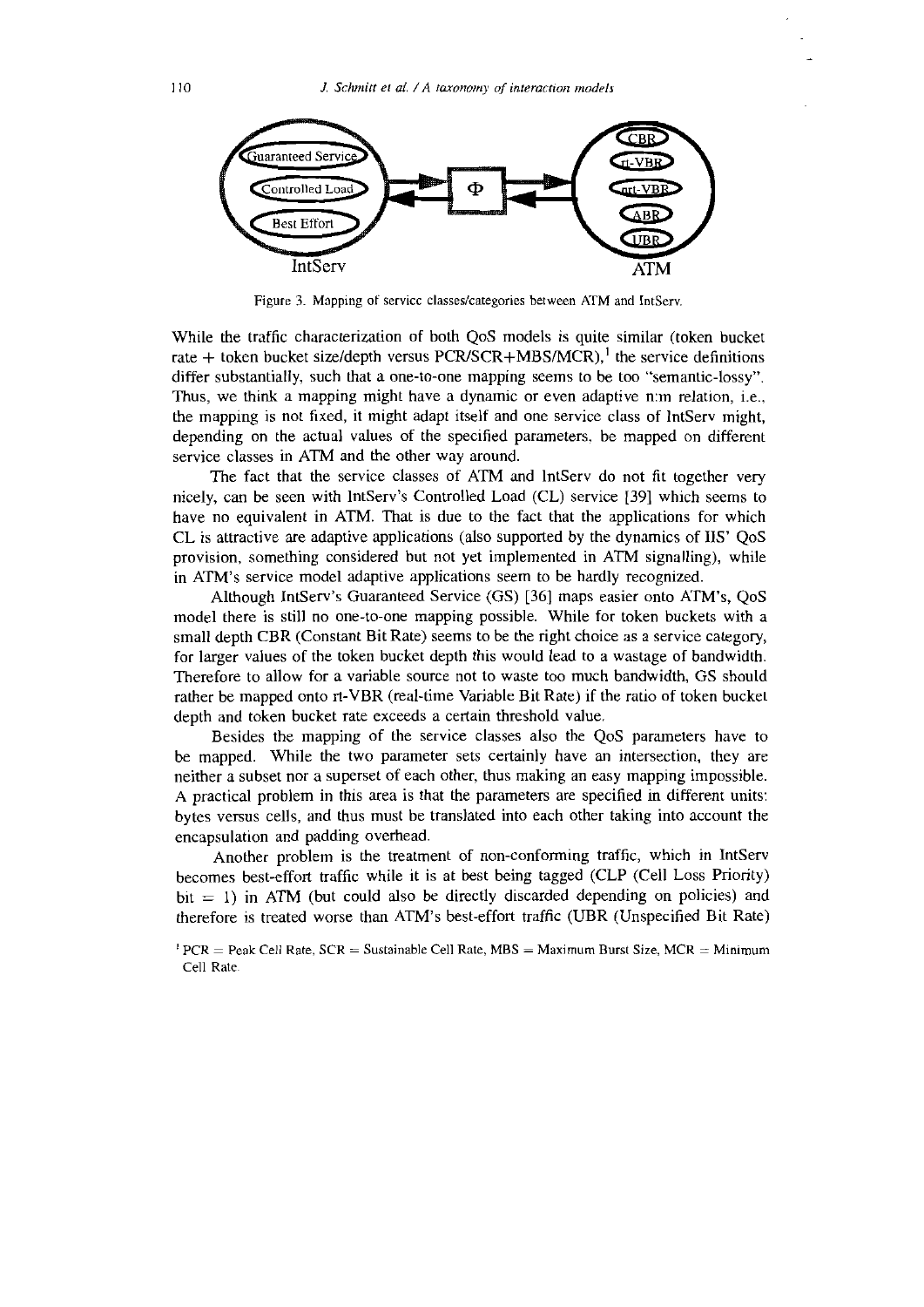or ABR (Available Bit Rate)). This means that traffic that is non-confoming in front of the ATM cloud would be treated better than traffic which does not confom inside the  $ATM$  cloud  $-$  an obvious mismatch.

A further QoS model mapping problem is caused by the fact that the traffic specification given by the end-systems might not represent the actually generated traffic inside the network, although applications adhered to the traffic contract. This is due to the fact that schedulers can only achieve an approximated fluid model. Therefore, reservations based on the traffic description given by the application might lead to situations where the policing functions of the ATM network might throw away data, which was conforming when entering the IP network but non-conforming when entering the ATM network. This is, however, not the application's fault and hence it should not be punished for it.

Another problem arises from the IIS concept OPWA (One-Pass with Advertising [32]). OPWA uses a so-called AdSpec to give the receivers an idea of which QoS they could expect from the network before they issue their reservation requests. So one of the questions arising with regard to OPWA is how to advertise an ATM cloud, which might consist of a very complex ATM network that from IIS perspective is however seen as one single hop.

# 3.2. OoS procedures

While it is not easy to map the QoS models of the Intemet and ATM, it is even more difficult to map their QoS procedures onto each other. This is due to the fact that they are built upon very different paradigms. While the signalling protocols of ATM are still based on the call paradigm used for telephony, the IETF viewed the support of a flexible and possibly large-scale multicast facility as a fundamental requirement. The most prominent differences between RSVP (Resource reSerVation Protocol [18]), which can be viewed as the Internet's signalling protocol, and ITU-T's Q.2931, on which all ATM signalling protocols are based, are discussed in the following:

#### *Heterogeneous versus homogeneous QoS*

While ATM only allows for homogeneous reservations, RSVP allows heterogeneity firstly for different QoS levels for receivers and secondly for simultaneous support of QoS and best-effort receivers. This mismatch in the semantics of RSVP and Q.2931 is a major obstacle to simple solutions for the mapping of the two.

## *Dynamic versus static QoS*

RSVP supports a dynamic QoS, i.e., the possibility to change a reservation during its lifetime. ATM's signalling protocols, however, have been providing only static QoS so far (QoS renegotiations are currently under discussion as possible future extensions of ATM signalling protocols).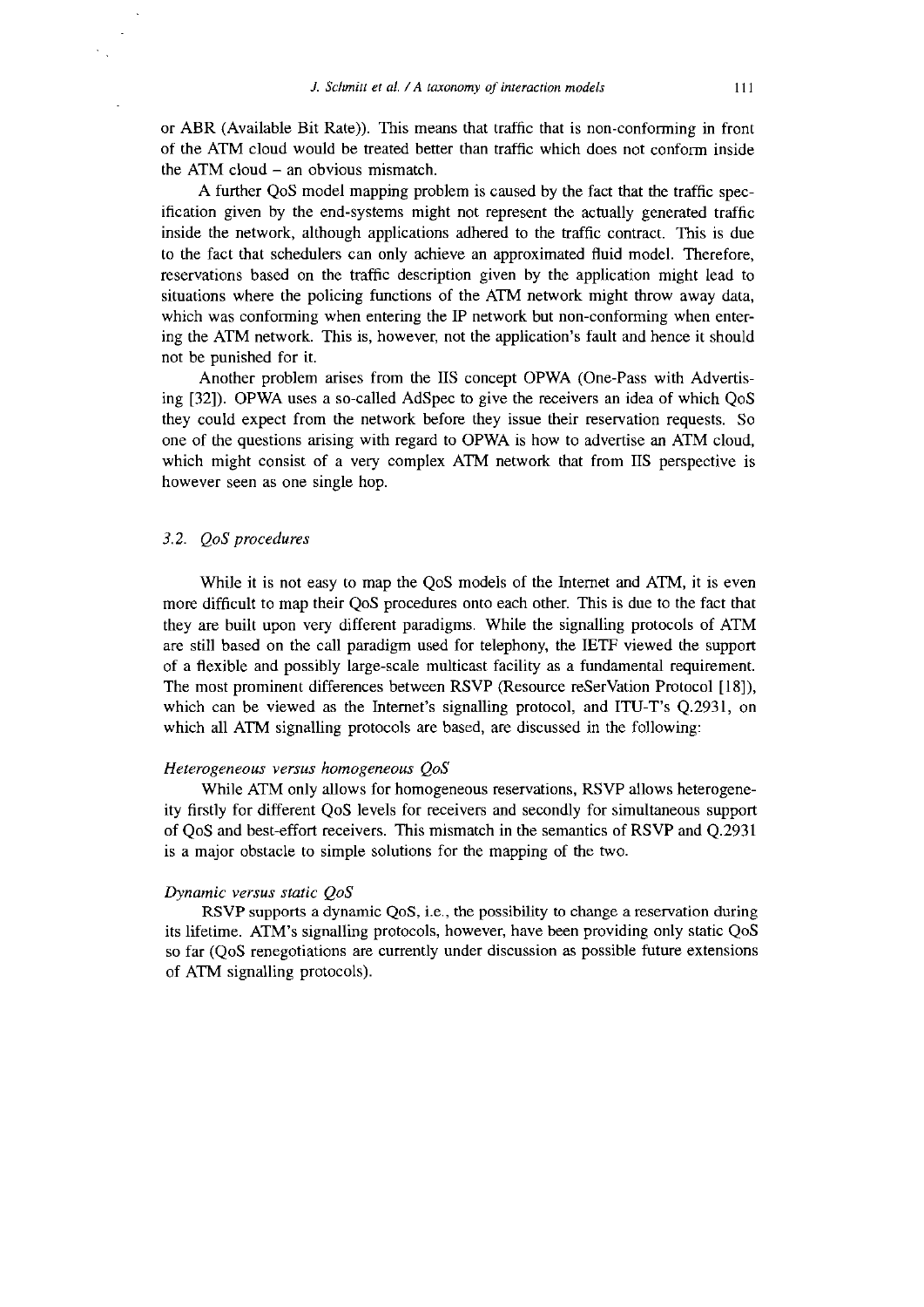#### *Receiver- versus sender-orientarion*

The different designs with regard to the initiation of a QoS reservation reflect the different attitudes regarding centralized versus distnbuted management, and also that the IIS architecture had large group communication in mind while the ATM model rather catered for individual and smaller group communications.

#### *Hard-state versus sufr-state*

The discrepancies between the ATM QoS architecture and the IIS architecture in how the state in intermediate Systems is realized is another major obstacle to the interworking of both worlds since it leads to very different characteristics of the two QoS architectures. The soft-state of RSVP leads to a robust behavior of the protocol in case of link failures, whereas ATM's hard-state is rather fragile to such situations. Yet, on the other hand, hard-state allows for a much more accurate and reliable QoS provision since RSVP can principally never guarantee that the QoS that was "promised" by the network to the application can be hold up for the whole duration of the session even if no link failure or similar situations occur. Hard-state is much more softwareintensive due to the necessary fault and recovery management (which is reported to be approximately 90% of the signalling code of ATM [38]), while soft-state is much easier to implement since error recovery is built into the concept and does not explicitly have to be coded. A further advantage is that soft-state gives dynamic QoS at "low cost", while with hard-state dynamic QoS is difficult to implement. Soft-state on the other hand is less efficient than hard-state since it needs more work being done during "mntime" because of the penodic transmission of control messages even if nothing changes (pure refreshes) and because of the local processing overhead as for example timer management. Although, it must be considered that soft-state is very dependent on the quality of the dynamic routing, which, if it is poor leads to many route Raps, and thus to the fact that soft state means essentially no state.

#### *Resource reservation independent or iritegrated with setup/routing*

Because RSVP is not integrated with routing flow setup and reservation are done asynchronously. This enahles an independent evolution of routing and resource reservation mechanisms. Another advantage is the easy support of dynamic QoS. However, a possibly major disadvantage in future may be that QoS routing is much more difficult to achieve than with MM's integrated connection setup/resource reservation mechanism (P-NNI [6] already supports a form of QoS routing).

#### *Multicast model*

A further issue is the mapping of the IP multicast model on the signalling facilities in ATM for multiparty calls. While IP multicast allows for multipoint-to-multipoint communication, ATM only has point-to-multipoint VCs to emulate IP multicast by either meshed VCs or a multicast Server. These are both work-arounds which can be shown to be sub-optimal for certain scenarios [37]. The proposed solution at the moment is MARS which, however, does not seem to be scalable enough for some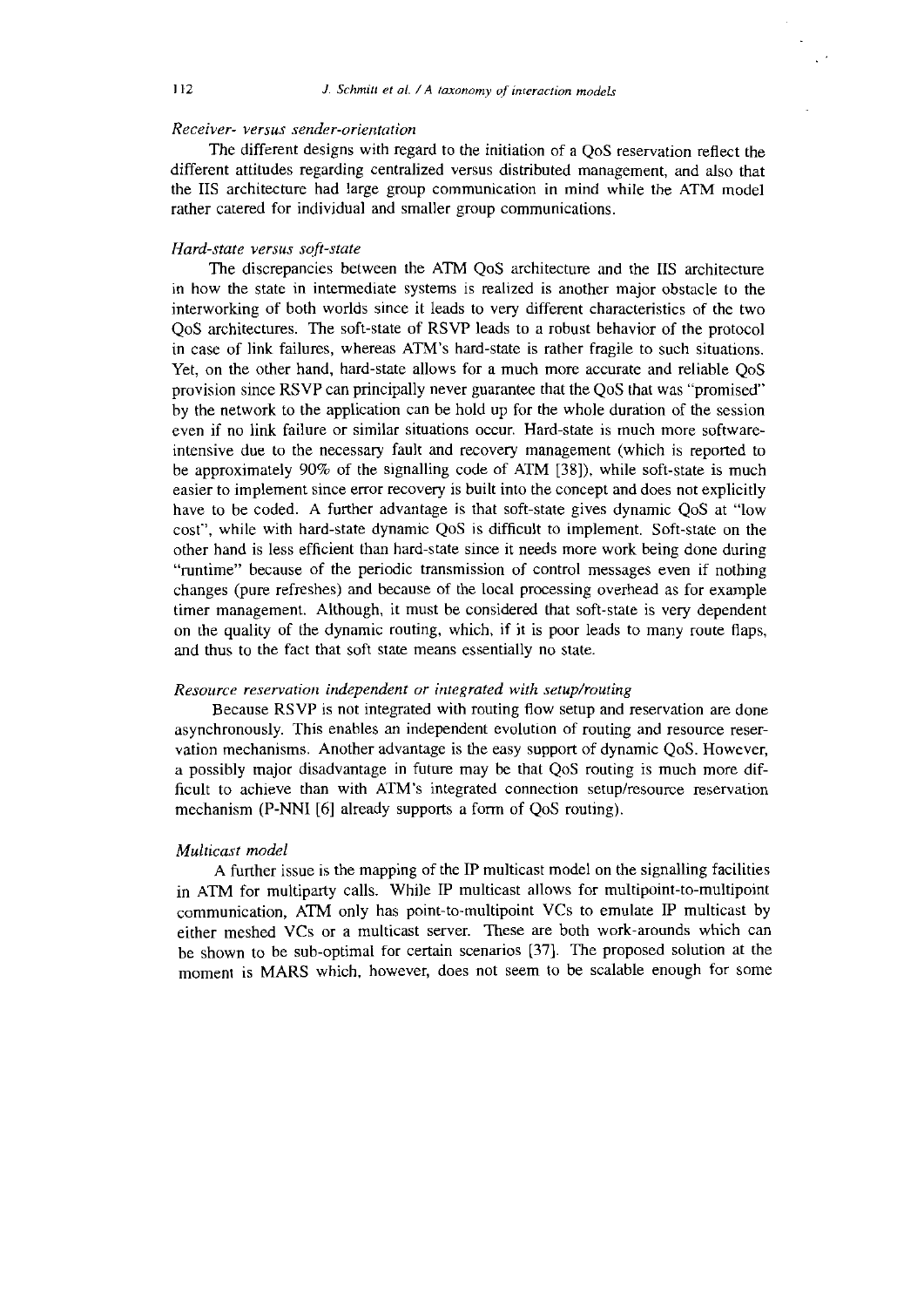applications envisioned in the Intemet like DIS (Distributed Interactive Simulations), with around 10,000 group members joining and leaving rapidly.

#### *Transmission* of *control messages*

While in ATM separate control channels are used for the transmission of control messages of the signalling protocols, RSVP uses best-effort IP to send its messages (although it is proposed to give them a higher priority as soon **as** such facilities are available with iPv6).

Problematic is that both architectures are still changing quite rapidly, parameters are added and removed, new service categories are introduced and earlier ones are abandoned, etc. However, on the other hand these changes could also alleviate the mapping.

It shall be emphasized once more that many of the differences in signalling can be traced back to the roots of the two signalling mechanisms: RSVP is based on the observations made during the experimental MBone multicasts of the IETF meetings and therefore multicast is seen as very closely related to QoS in the IETF **[15].** Q.2931 on the other hand is based on the traditional POTS (Plain Old Telephone System) signalling and its successor N-ISDN with its signalling protocol Q.931.

Among the capabilities of RSVP which are not supported by ATM are the most important: dynamic and heterogeneous QoS, and sharing and aggregation mechanisms for scalability within a session. These are characteristics which are especially useful in the multicast case. Capabilities of ATM which are not being (well) supported by IIS: the accurateness of QoS over the whole lifetime of a connection, and the scalability with regard to the number of sessions.

Besides the integration of the QoS models and signalling procedures, a practical and realizable solution needs to integrate further components as the security frameworks and the **pricing/billing/accounting** or policy control framework of both worlds. However, these framework components have neither in ATM nor in the Intemet reached a Consensus, so that the interaction between those not yet existing components is difficult to anticipate.

In the next section we will enumerate all possible interaction pattems between ATM and Intemet in order to identify the most important ones, which should be supported by an interaction model.

#### **4. Enumeration of interaction patterns**

We derive the potentially possible interaction approaches from topological observations of heterogeneous IP/ATM networks. This is illustrated in figure 4.

From this figure the following principally possible interactions can be derived:

(1) Communication between IP-connected end-systems with an ATM subnet lying on the transmission path, e.g., IP-E<sub>1</sub> would like to send data via  $ED_1$  over  $ATM-N_1$ via  $ED_2$  into IP-N<sub>2</sub> to IP-E<sub>2</sub>, symbolized by communication pattern 1 in figure 4.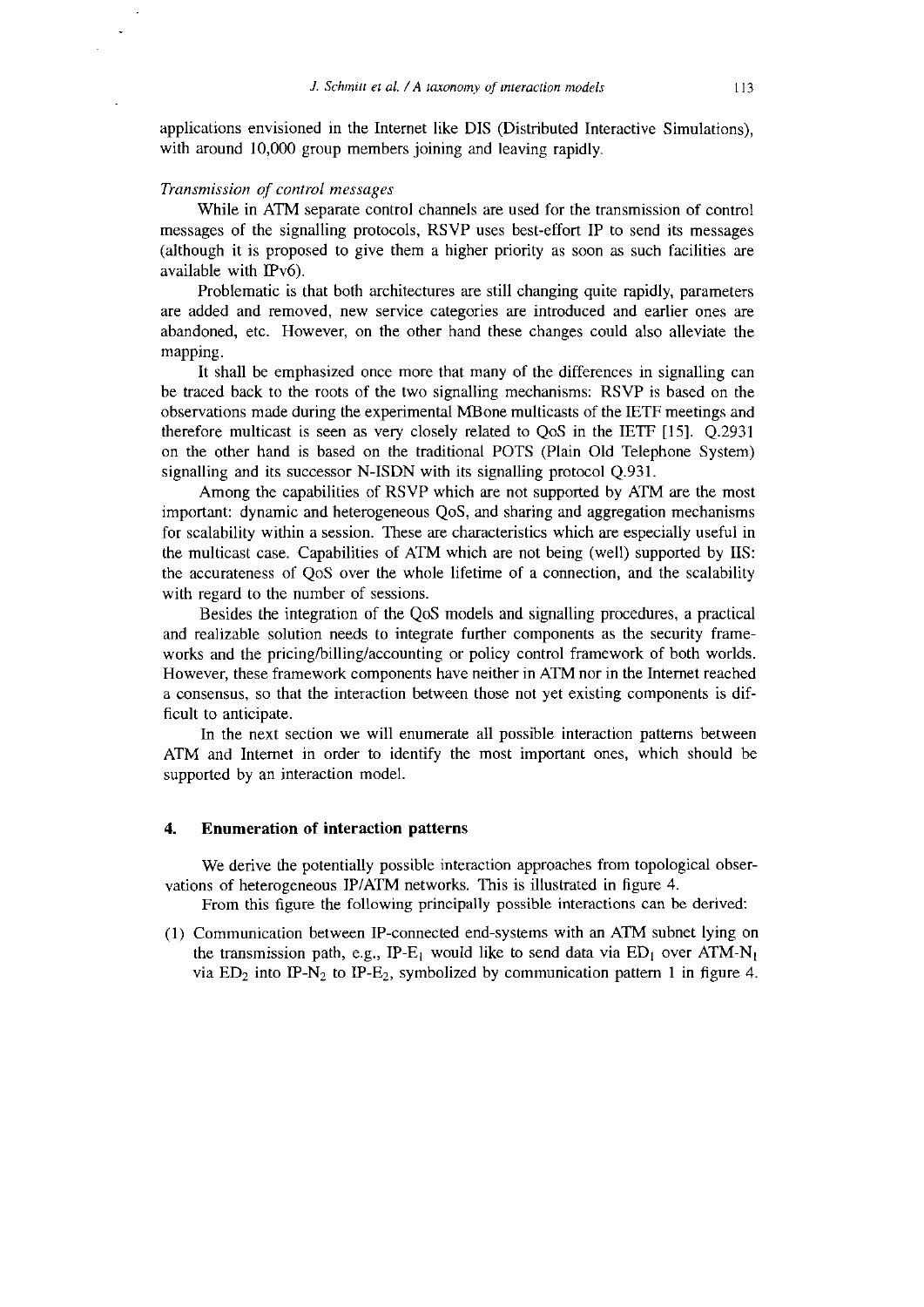

**Figure 4. Possible interactions between Internet and ATM.** 

An example application making use of that communication pattern could be an Internet video on demand service, where the video server would certainly like to gain from utilizing ATM's QoS abilities when transmitting over an ATM subnet to the receivers of the video stream.

- **(2)** Communication between an ATM-connected end-system and an IP-connected endsystem, e.g., if IP-E<sub>1</sub> would like to send data via  $ED_1$  over ATM-N<sub>1</sub> to ATM-E<sub>1</sub>, symbolized by communication pattem **2** in figure **4.** An example application for this communication pattem could be a videoconference, which consists of some participants with IP-connectivity and some with ATM-connectivity.
- **(3)** Communication between ATM-connected end-systems with an IP subnet on the transmission path, e.g., if ATM-E<sub>1</sub> would like to send data via  $ED_2$  over IP-N<sub>2</sub> via ED3 into ATM-N2 to ATM-Ei, symbolized by communication pattem **3** in figure **4.**  An example application for this communication pattem could be the connection of two isolated ATM L.ANs via the Intemet, e.g., for the purpose of building up a vimial private network. In order not to loose too much of the guarantees given by ATM, it would be favorable to be able to utilize IIS flows for the linking of the two ATM LANs.

Although in RFC **1821 1141** similar topological observations are made, communication pattern **1** is exclusively considered in more detail and therefore all of the IETF models for the interaction between IIS and ATM's QoS architecture are based on the support of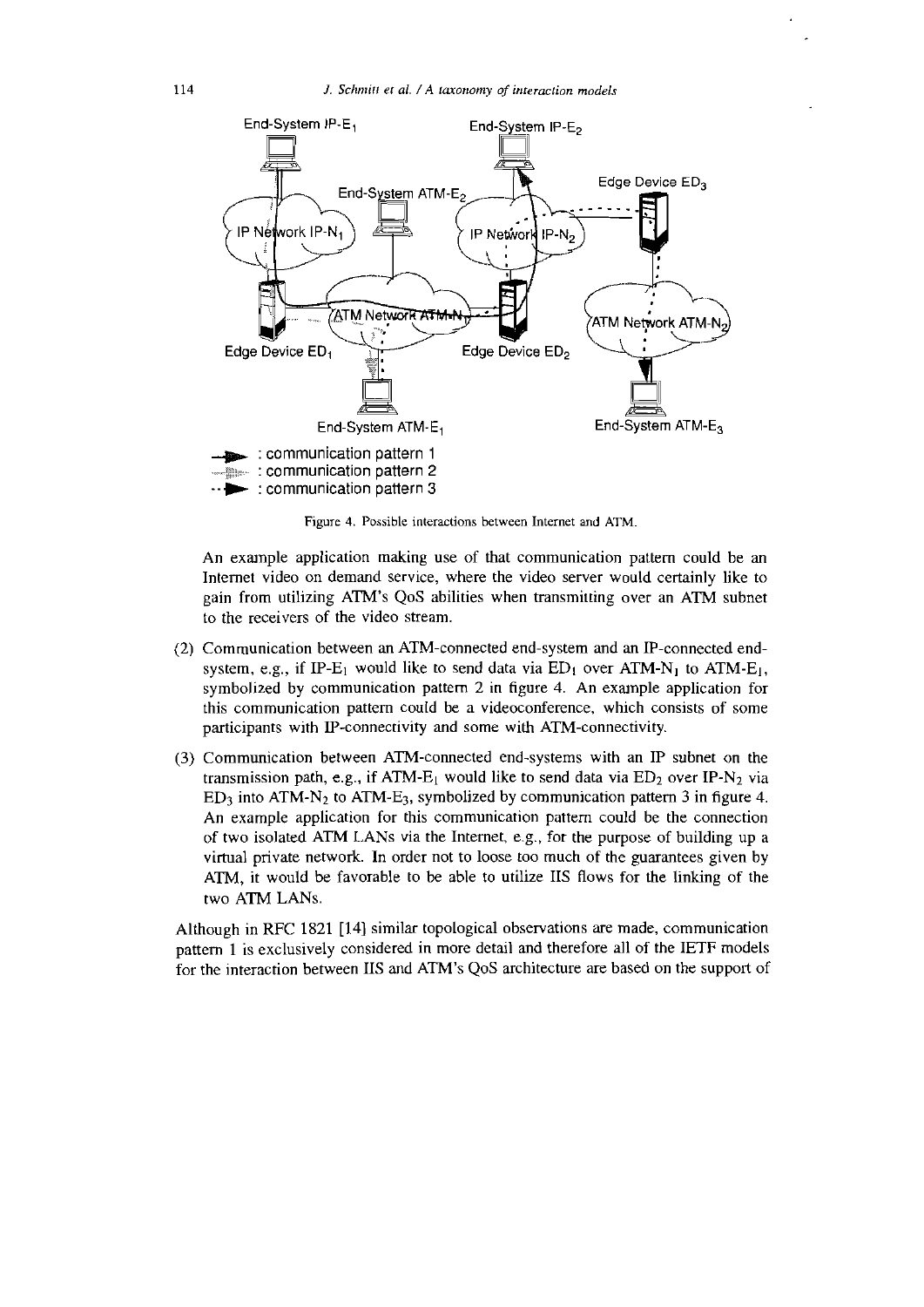communication pattern I. We do not think that it is necessarily sufficient to constrain on one of the possible communication patterns.

However, which of the communication patterns are really worthwhile being investigated is in our opinion an Open issue which depends on the topology of the future networking infrastmcture.

We perceive two possible topological scenarios with two variants each for a future IPIATM network:

- (1) ATM in the core of the network surrounded by all other network technologies to which users might be connected. If this might not seem realistic in the Internet, then this is at least quite realistic for corporate networks. This scenario, however, would be advocating for restricting the view on communication patterns 1 and 2. The two variants depend on whether native ATM connectivity will become an important case or not. If ATM will really play a significant role in end-systems of commercial environments or for residential users, then both communication patterns I and 2 have to be taken into account. If, however, ATM will only be a WAN solution, then a possible interaction model only needs to take into account communication pattern 1.
- (2) The alternative scenario is that ATM is just one of many link layer technologies. In that case all communication patterns might have some importance, even communication pattern 3. Again the two variants of this scenario depend on the question, whether native ATM connectivity will be a reasonable option for end-systems. If ATM will not solely be a WAN solution then all three communication patterns will have to be taken into consideration. Otherwise, i.e., if ATM will be one of many WAN technologies, communication patterns I and 3 will potentially have to be supported by the interaction model.

The important point is that the future topology will heavily influence which interaction model should be chosen. i.e., the question, whether ATM will play a role at all and if, will it play one solely in the WAN/ MAN environment or in the LAN environment as well. Whether ATM will play an important role for end-systems depends necessarily on the question, whether there will really be applications developed for it. It therefore depends very much on the fast introduction of a standardized ATM API (Application Programming Interface) and how it is accepted by application programmers which are well used to programming TCP/IP applications, but have mostly no experience with native ATM-mode applications. Another argument against the vision of ATM on the desktop has been raised: often a great gap between the services demanded by applications and the services provided by ATM is perceived. Here a mapping of cell-level guarantees and services to something more meaningful for applications like packets or frames would be needed. There seems to be at least one layer of abstraction missing - may be **a** perfect gap for IIS to fill out and continue IP's dominance in end-Systems.

Another point which is often not considered is that the interaction approaches should also be made dependent on what the purpose of the intemetwork is: global inter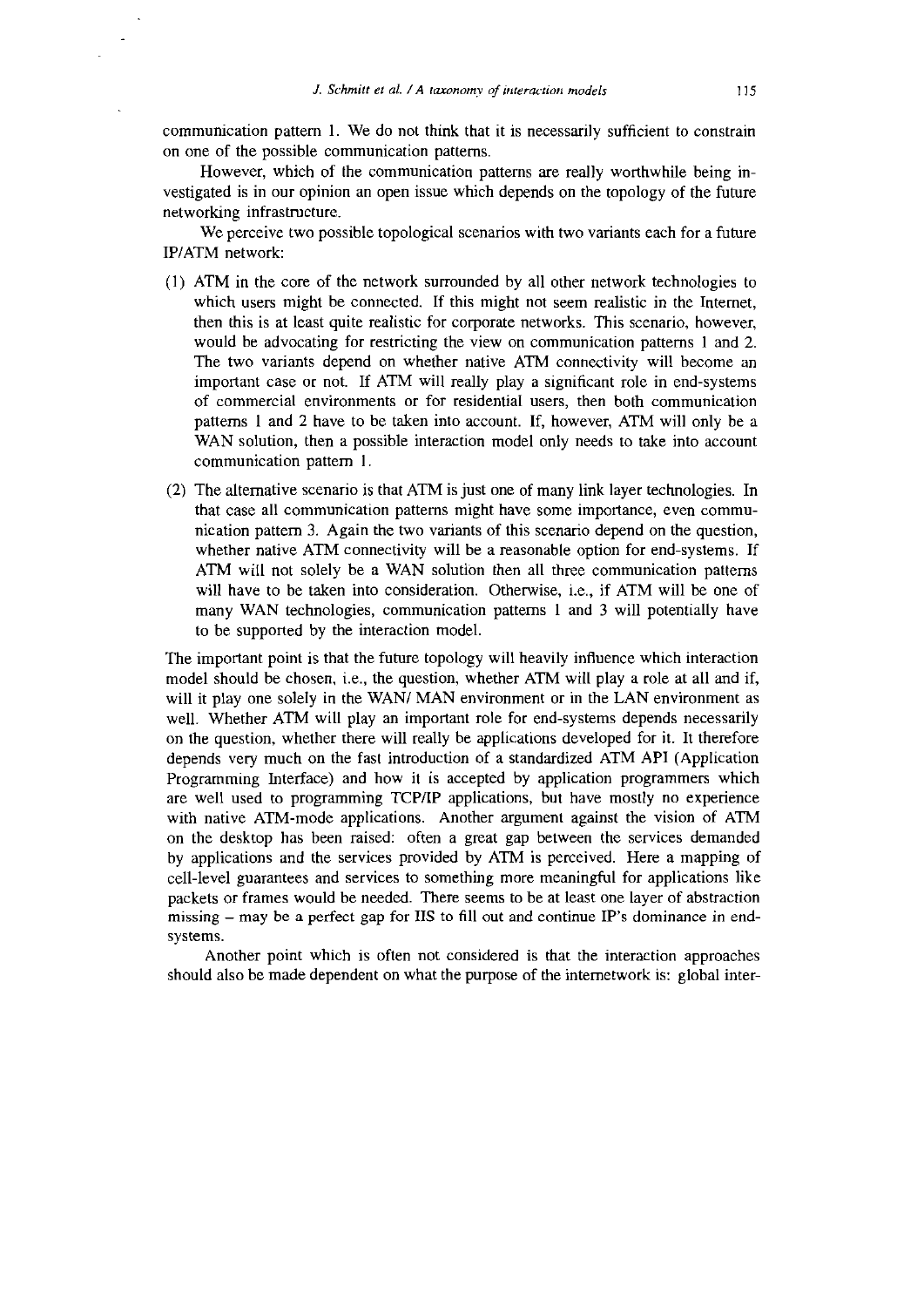network, private internetwork with centralized administration and control (of network engineering and protocol usage), or private internetwork with distributed management by independent organizations but on a scale that is still moderate.

The last two cases might be a niche for ATM because here homogeneity at least in the backbone could be achieved, especially in the centralized case. Whereas the global case, because of the heterogeneity which seerns to be necessarily conjuncted to it, is always a strong argurnent for the use of Internet technology which accepts heterogeneity as a fact.

When considering mappings of the architecture for certain interaction approaches there are the following basic assurnptions that influence heavily the design decisions for the realization of the interaction approaches and might even influence the choice of which interaction approach to use:

(1) Accept the architectures as they are (passive strategy)

*(2)* Try to change them to rnake interworking easier (active strategy).

Furthermore, in the following section we take a closer look at different interaction models. It turns out that these can be classified along the fact, whether one of the architectures regards the other as a service provider or whether both view each other as peers that try to comrnunicate with each other.

#### **5.** A taxonomy of interaction models

Now that we have identified the possible interaction patterns between Internet and ATM, particularly with integrated services in mind, we will turn to the interaction models perceived by us that try to serve these cornmunication patterns for QoS-dependent applications.

#### 5.1. ATM subordination model

The ATM subordination model serves situations where communication pattern 1 in figure 4 is valid. Its goal is to make as clever and efficient use of the ATM QoS facilities as possible.

In the ATM subordination rnodel. ATM is viewed as a service provider for the IIS architecture. There are two different forms of how the interaction is designed with regard to ATM's contribution. On the one hand, ATM could be aware of the interaction and adapt itself actively, or on the other hand, ATM could remain unaltered and be passively used by the IIS architecture with all its constraints. In the latter case the IP over ATM signalling would have to be adapted, since the ATM QoS architecture would be regarded as fixed or as an external parameter which is not under control.

Since for the ATM subordination model the ATM network is viewed as a subnet, IIS is virtually overlaid over ATM. This leads to a potential duplication of fiinctions like routing, multicasting and traffic management. Furthermore, this also bears the potential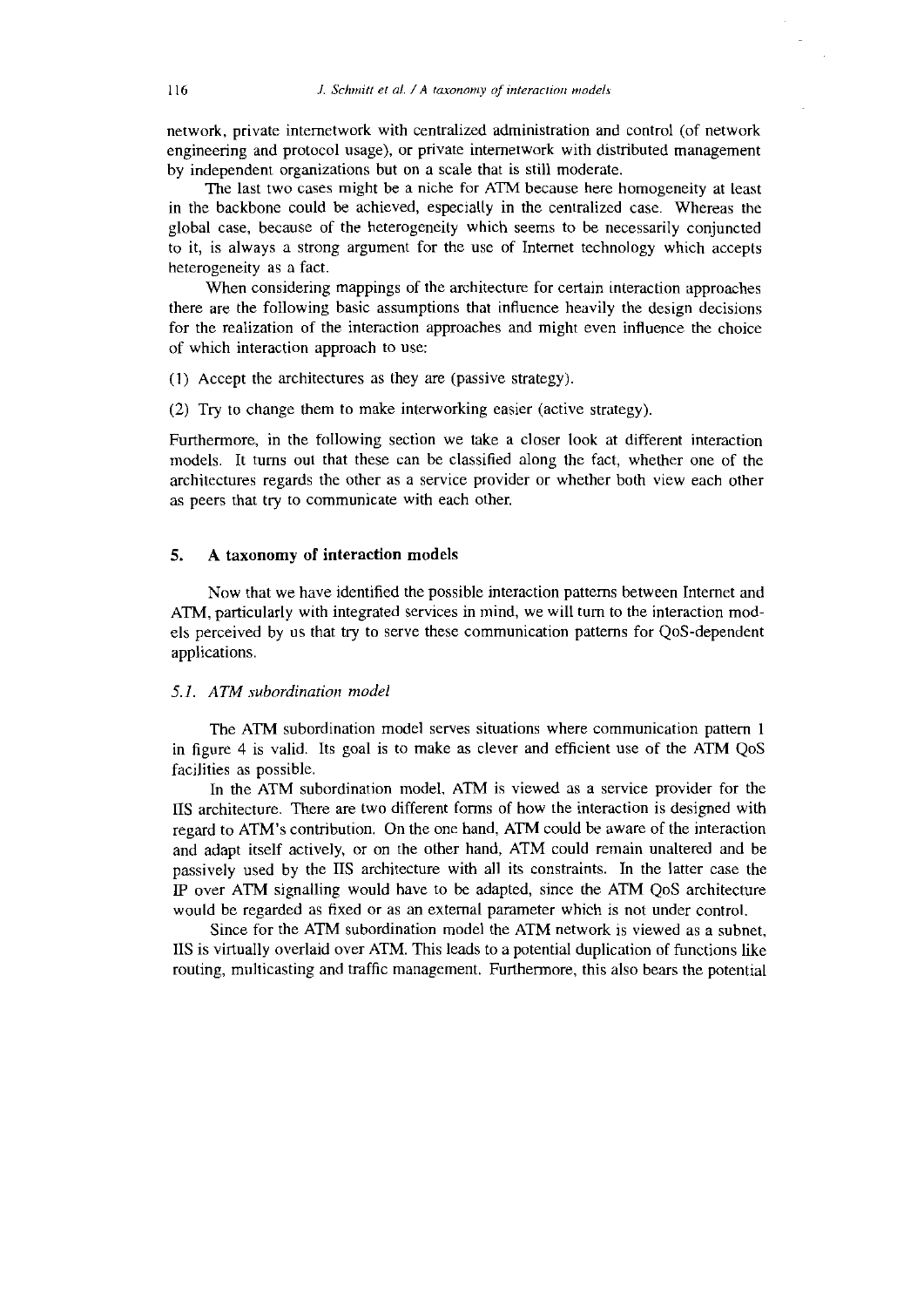of hiding some of the good features of ATM. as, for example, PNNI's [6] QoS routing capabilities, and may lead to inefficient use of ATM network resources [23].

When using the ATM subordination model it must be recognized that the range of interaction pattems on the application level is strongly restricted to the case of IPconnected end-systems. Thus, there is no possibility to support communication across technological barriers, as, e.g., a mixed videoconference of IP- and ATM-connected participants.

#### *5.2. Partnership model*

The partnership model serves situations where the communication pattern 2 of figure 4 applies, i.e., communication between ATM- and IP-connected end-systems on a peer-to-peer basis. This is why, from a more technical perspective, it may also be called peer or integrated model since it requires an integrated fashion of interworking between ATM and Intemet. However, this model will only become interesting if ATM is successful enough as a complete protocol stack solution to be a serious competitor to the Intemet protocols even on end-systems. If that happens the Lind of interaction provided by the partnership model will probably be necessary to be supported. Hence, the partnership model has some importance, as il accepts ATM as a full-blown protocol stack that is able to operate end-to-end, and not solely as a data link technology as in the ATM subordination model. There is some justification to not reduce ATM on a link layer technology if one realizes that ATM offers facilities like: an API, routing, addressing and even session services. These are all elements which distinguish it from traditional link layer technologies and should in principle allow it to compete with IP as an end-to-end solution.

The partnership model introduces the need of a much tighter integration between ATM and IIS. The Intemet is no longer just using ATM but they really need to interwork. This possibly leads to the fact that the QoS of ATM can no longer just be ordered through ATM's QoS interface, but the traffic management of both world's has to be integrated on a lower level. Since ATM's QoS architecture seems more powerful than the IIS architecture the fundamental problem is the mapping of ATM's QoS architecture on the IIS architecture, e.g., how to simulate ATM's accurateness and QoS reliability on IIS' rather crude and unreliable QoS provision.

Besides the need of a tight integration of the QoS architectures, there is also a need for an integration of very basic functions of communication systems like addressing, routing and data transfer. This is obvious for, e.g., routing, since the data must be able to find its way through the combined IPlATM network structure.

It can be seen that the ATM subordination is really only a small subset of the problems that have to be solved for the parinership model. While, for example, the sender-oriented reservation style of ATM versus the receiver-oriented reservation **style**  of RSVP is not a big issue for the ATM subordination model, this discrepancy creates a really difficult problem for the pannership model. So it is far from obvious how to handle a SETUP message initiated by an ATM sender with the facilities in RSVP.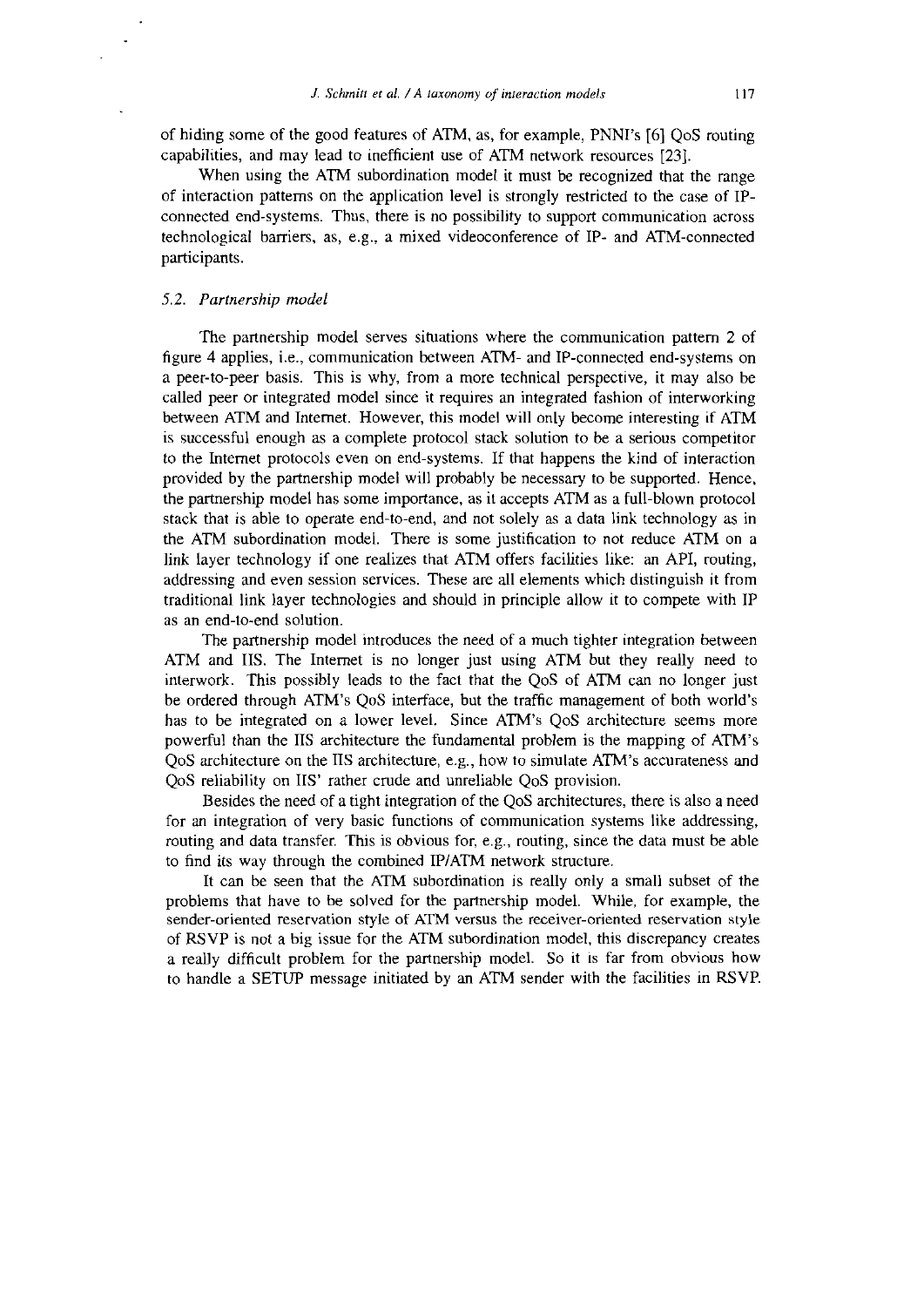In this case the receiver should initiate the corresponding reservation of which it, however, does not know anything yet.

#### 5.3. Internet subordination

The Intemet subordination model serves situations where communication pattem **3** in figure 4 is required. This is fhe case where an IP network acts as a transit network for communicating ATM-connected end-systems without direct connectivity. At first glance this might look exotic today, but it could have some relevance in case that there will be a scattered set of small islands of ATM networks. For example, for organizations that have geographically separated ATM LANs and which connect them via Intemet to form a virtual private network (may be because its provider offcrs only IP connectivity), it is useful to preserve the ATM QoS as good as possible by using IIS. Nevertheless, the Intemet subordination model should have exceptional character since it does not seem realistic to keep the QoS guarantees given by the ATM network over the Intemet section of the transmission path, thereby causing an unpredictable QoS provision.

## **6. Classification of interaction approaches**

We now use the taxonomy of interaction models derived in the previous section in order to classify existing interaction approaches between Intemet and ATM with regard to their QoS architectures. We furiherly distinguish the interaction approaches with regard to whether they take a passive or active strategy.

## *6.1. ATM subordina~ion*

The IETF favors the ATM subordination model since ATM is viewed as an important link layer technology, whose QoS capabilities should be utilized by IIS. However, as the IETF is definitely not ATM-fanatic as for example RFC 1821 [14] reveals when saying: "While we believe that there is a range of capabilities in ATM networks that can be effectively used by a real-time Intemet, we do not believe that just because ATM has a capability, the Intemet must use it". they do not consider a more integrated interaction model of the QoS architectures. The reason is that most people active in the IETF expect ATM to be solely a WAN solution, and may be the WAN solution presenting the backbone of a fuiure Intemet, however ATM will never make it to the desktop in their view. So from their point of view a good solution could be to regard IIS and ATM as complementary techniques, where ATM is at the core, a place where its QoS routing feature is very desired, and IIS is at the edges of the network, where its ease of use is well desired.

There are two working groups in the IETF which, among others, treat the topic of interworking the IIS with ATM's QoS architecture.

The Integrated Services over Specific Link Layers (ISSLL) working group which favors a passive approach that can be seen as an extension of the Classical IP over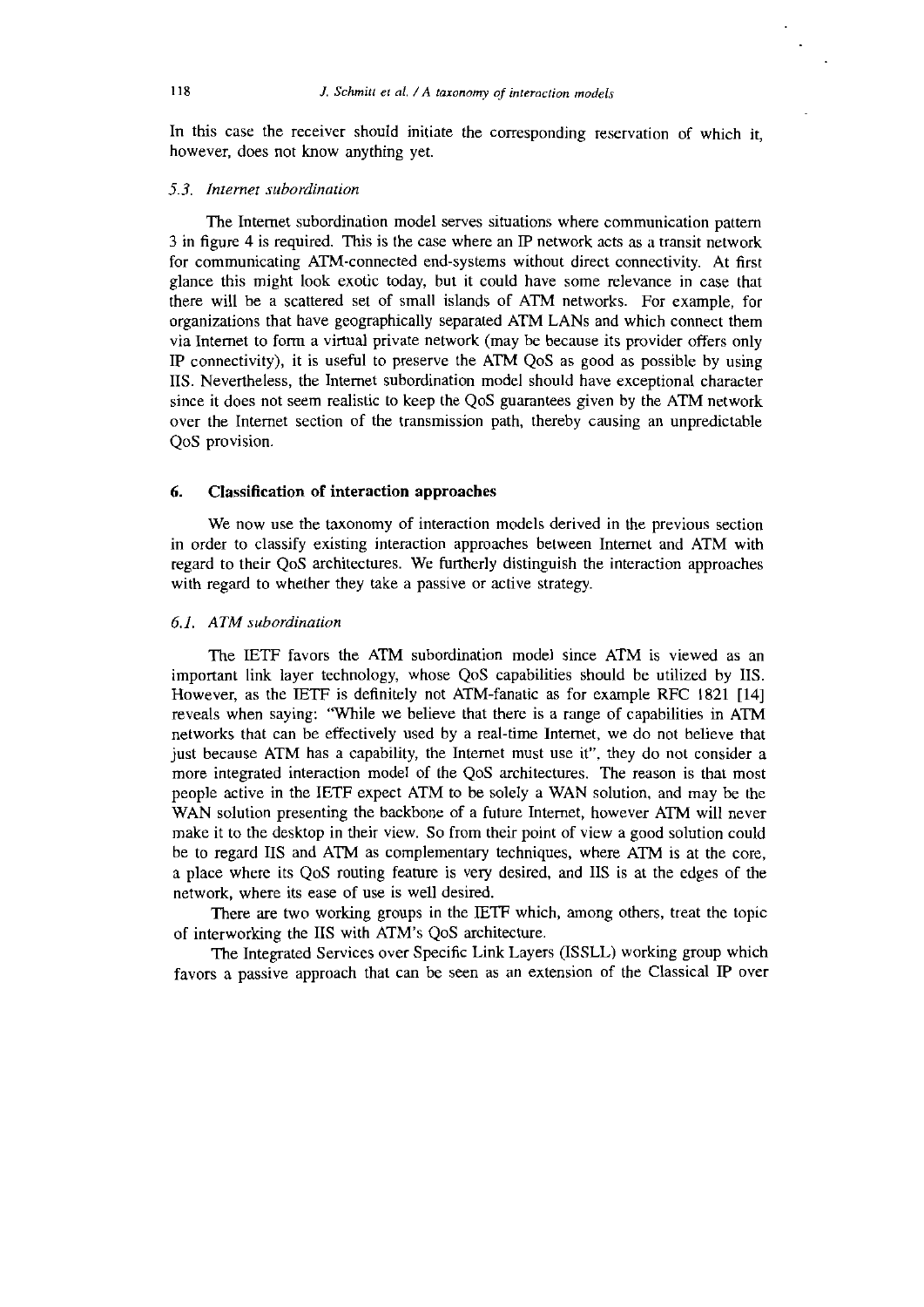ATM solution together with additional components like MARS and NHRP 1191. The approach is to make those components RSVP-aware and treat RSVP data flows differently from best-effort flows, i.e., setup special VCs for RSVP flows while all best-effort data share a common VC.

The other IETF working group is the Multi-Protocol Label Switching group, which encompasses several router/switch manufacturers that have built proprietary solutions for interworking ATM and IP based on ideas similar to IP Switching. The idea of MPLS is to make those proprietary solutions interoperable. There are topologybased approaches that setup VCs based on control information delivered by routing protocols [23,31]. A different variant of MPLS is followed by approaches in which the VC setup is triggered by some kind of identification of a significant data flow [1,25]. Since the VC setup is totally controlled by IP and no longer by the ATM control plane we call this an active interaction approach. The obvious extension of triggering a VC setup by RSVP control messages is the envisioned approach of MPLS to the interaction of IIS and ATM [20,23].

While the work in ISSLL follows the paradigm of "IP over ATM", the MPLS work is better described by "ATM under IP", thereby emphasizing the active subordination of ATM in relationship to IP. In the area of passive subordination models, there has also been a considerable amount of individual research outside any standard bodies, as it is described in [16,17,33-351. Most of this work identified the fundamental design problems of the interaction and some initial implementation experiences are reported.

The ATM Forum currently investigates how its MPOA scheme can be extended to support QoS-aware network layers, which could be IIS beyond others [8]. Of course, a passive strategy is envisioned.

Between active and passive approaches there is a potential continuum of partially passive and partiaily active approaches. The fact that ATM signalling has been extended in order to make a better fit with IIS (among other reasons of course) could be regarded as a kind of hybrid between active and passive approaches. For example, the LIJ feature in ATM Forum's UNI TM 4.0 **[5]** is such a case.

#### 6.2. *Partnership*

While the ATM subordination model is considered simultaneously by different groups, the partnership model has not gained much attention yet. This is certainly due to its high implementation complexity. This complexity is also the reason why it seems that only active approaches can make sense for the partnership model. Otherwise it does not seem feasible to overcome the discrepancies between the QoS architectures.

To some extent one could view the work of the ATM foiurn with regard to an Integrated PNNI (I-PNNI [7]), i.e., the use of a single routing algorithm, as one step into the direction of the partnership model, although in its current draft version it does not include any details with regard to QoS provision.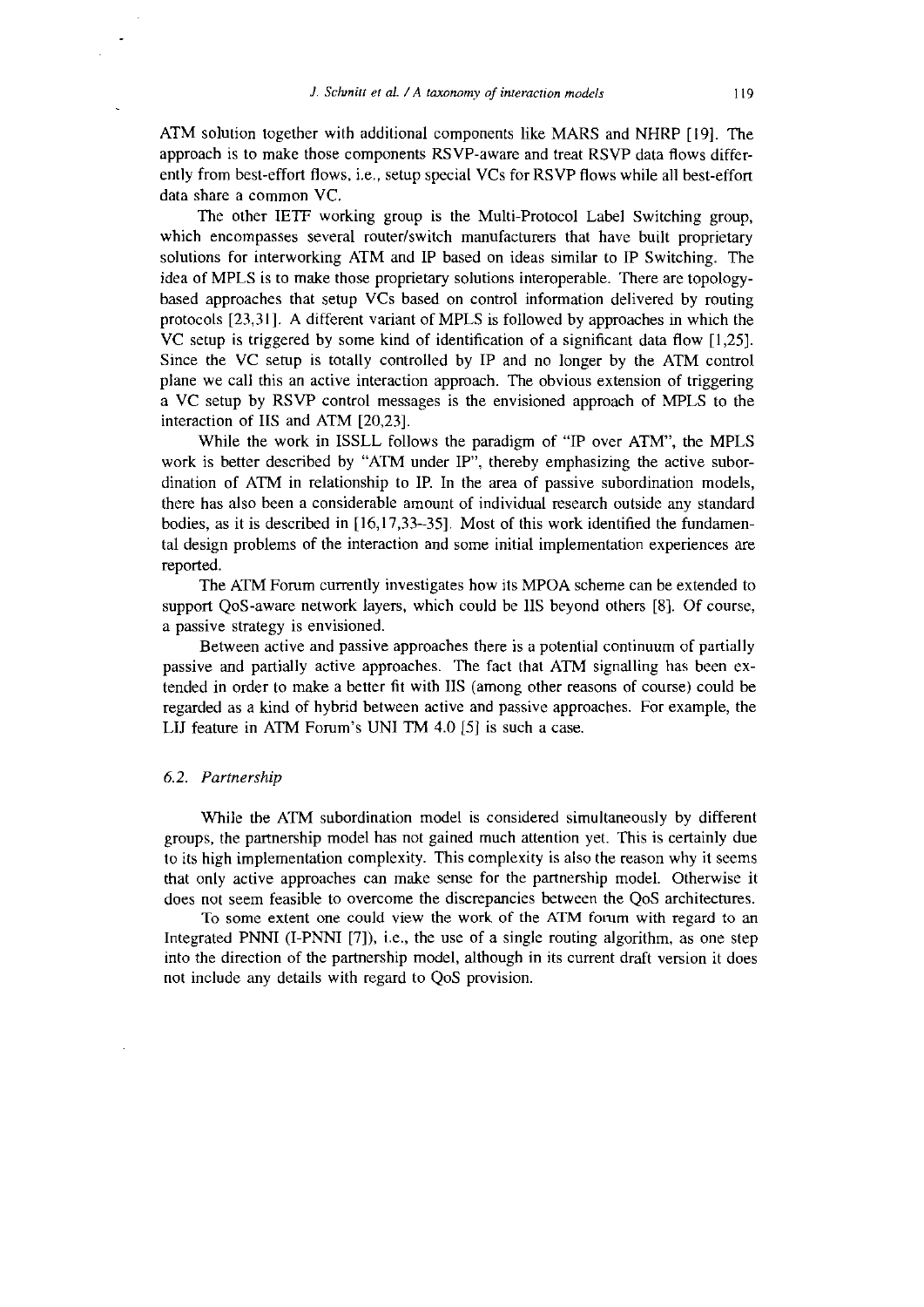To cope with the complexities of the partnership model it might be a reasonable approach to interwork between the Intemet and ATM not on the network layer but on higher layers. An example for the partnership model on the application layer taken by the ATM Forum at the moment is the VTOA (Voice and Telephony over ATM) Phase 2 work [9]. This tries to approach the interworking between ATM and Internet voice transportation. However, an interworking on the network layer with "asymmetric" end-systems seems to be a more fundamental answer to the problem, which certainly depends on the number of applications the two worlds are really sharing. However, as discussed at the beginning of this article, this set of application seems to be growing.

The future of interaction approaches following the partnership model very much depends on the existence of ATM end-systems. While ATM on the desktop is often Seen as an unlikely scenario, it should not be neglected that there are many other devices like cameras, videophones, set-top boxes, etc.. which are good candidates for pure ATM-connectivity. If they are supposed to be **patt** of a global internetwork based on IP, the partnership model is the only possible solution.

#### *6.3. Internet sribordinarion*

Similar to the situation with the partnership model, the Internet subordination model has gained very few attention. With respect to the value of a solution for the Internet subordination model this is not surprising, since it has to be conceded that the situation of overlaying an ATM communication system onto an IIS system will certainly be a very special case. However, as already mentioned, it could be interesting for, e.g., the setup of a virtual private network between two isolated corporate ATM networks.

From a technical point of view something distantly similar has been developed by the Cornell University and Connectware Inc.: Cells in Frames (CIF). i.e., ATM cells in Ethemet frames 1211. This concept has also gained some attention in industry which is documented by the fact that an industrial consortium, the CIF Alliance, was founded. The idea is to ernulate ATM end-to-end in order to give end-systems access to all the QoS capabilities of ATM. This is the inverse siiuation to the ATM Forum LAN Emulation, where ATM emulates an Ethernet or Token Ring network and therefore hides all its QoS capabilities. However, what would **be** needed to really accomplish the kind of interaction the Internet subordination model implies, is "Cells in Packets", i.e., ATM cells in IP packets. Dy interacting on the network layer it would then be possible to cross routers.

The fundamental problem of the Intemet subordination model is that the accuracy of ATM's QoS can only be approximated by IIS but never be guaranteed, since the mapping from ATM QoS service categories and traffic and QoS parameters into IntServ terms seems very problematic. However, if QoS communication between unconnected ATM networks is required or desired, the Internet subordination model is a possible solution, and of course still better than delivering ATM traffic over the best-effort Internet.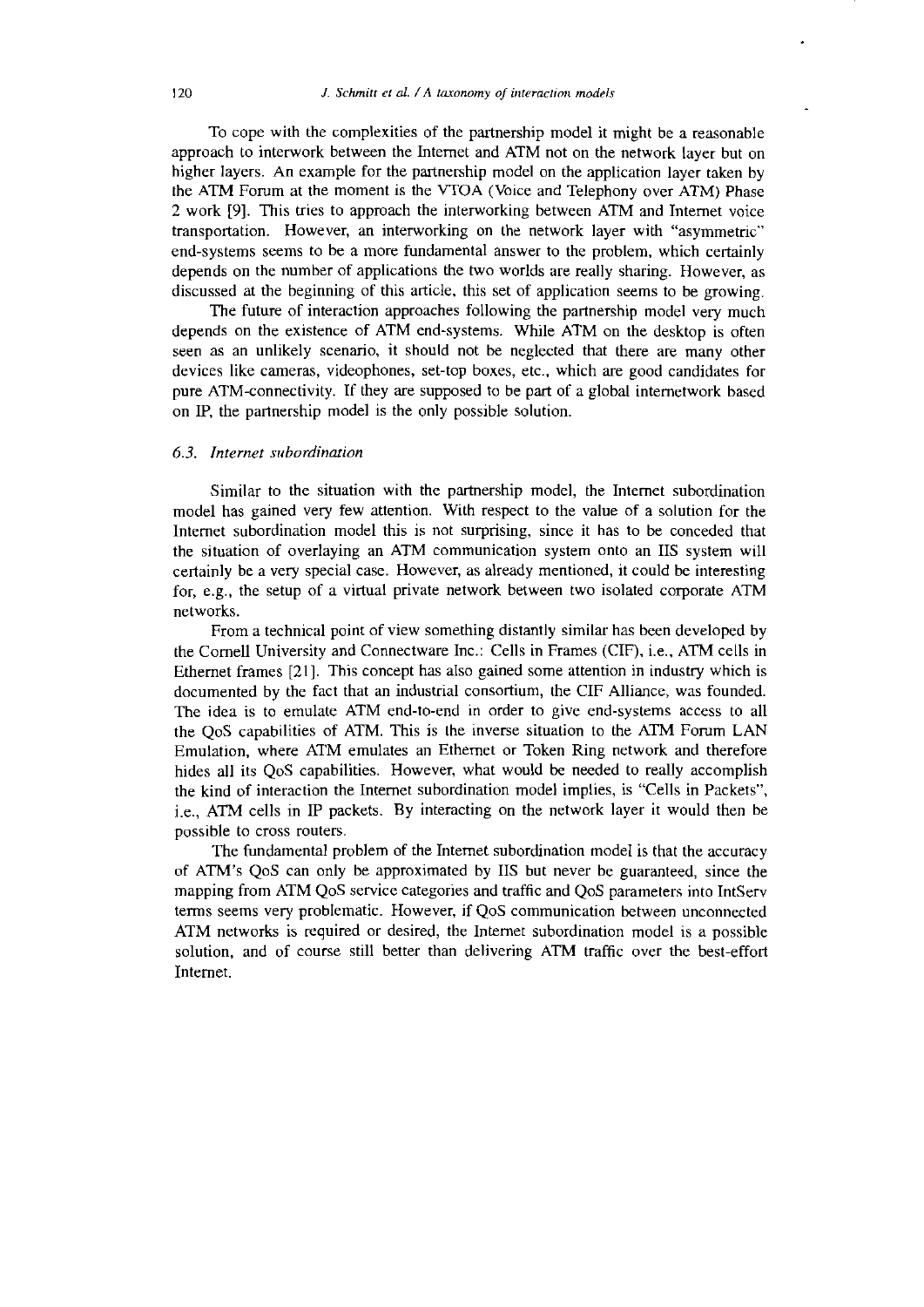|                        | Chassinearion of proposed interaction approaches.                                         |                                                                          |
|------------------------|-------------------------------------------------------------------------------------------|--------------------------------------------------------------------------|
|                        | Passive                                                                                   | Active                                                                   |
| ATM subordination      | <b>IETF ISSLL:</b><br>$RSVPoATM + MARS + NHRP$<br>ATM Forum:<br>(MPOA)<br>individual work | <b>IETF MPLS:</b><br>topology-driven, dataflow-driven,<br>request-driven |
| Partnership            |                                                                                           | ATM Forum:<br>(I-PNNI), (VTOA)                                           |
| Internet subordination |                                                                                           | (CIF)                                                                    |

Table I Classification of proposed interaclion approaches.

An active strategy that approaches the problem of the mismatch between the service classes in ATM and IIS could **be** to introduce new service classes especially for transiting ATM traffic via the Intemet.

## *6.4. Summary*

Table I gives an overview of proposed interaction approaches and their classification into our taxonomy of interaction models. Once more it becomes obvious that so far only a very limited area of the whole "interaction space" is under serious investigation (the approaches in parenthesis do not really represent solutions, but only tend into the direction of the associated interaction models).

#### **7. Differentiated services**

We have based our discussion of interaction models on the assumption that IIS will be the OoS architecture of the Internet. Due to concerns about the scalability of IIS, a new approach called *Differentiated Senkes* (DiffServ) has been proposed in the IETF  $[11]$ . In the DiffServ architecture, it is planned to define standard forwarding semantics for certain types of packets, which are marked by hosts and/or edge routers. Concatenation of these forwarding semantics leads to certain traffic classes. A *Service Level Agreement* (SLA) describes a traffic profile between one or many network providers and a user or between multiple network providers. Such an SLA establishes a pipe with certain absolute or relative QoS characteristics along a data path (or parts hereof).

To assume DiffServ as the QoS architecture of the Intemet certainly leads to major modifications with regard to concrete interaction approaches between Intemet and ATM. There will be different service classes which have to be mapped onto ATM's service categories uni- or bidirectionally (as an example, consider the service classes that are proposed in the current drafts for Differentiated Services [12,13,31], shown in figure 5). About the QoS procedures not much can be said at this moment, since the DiffServ working group explicitly excluded these issues so far.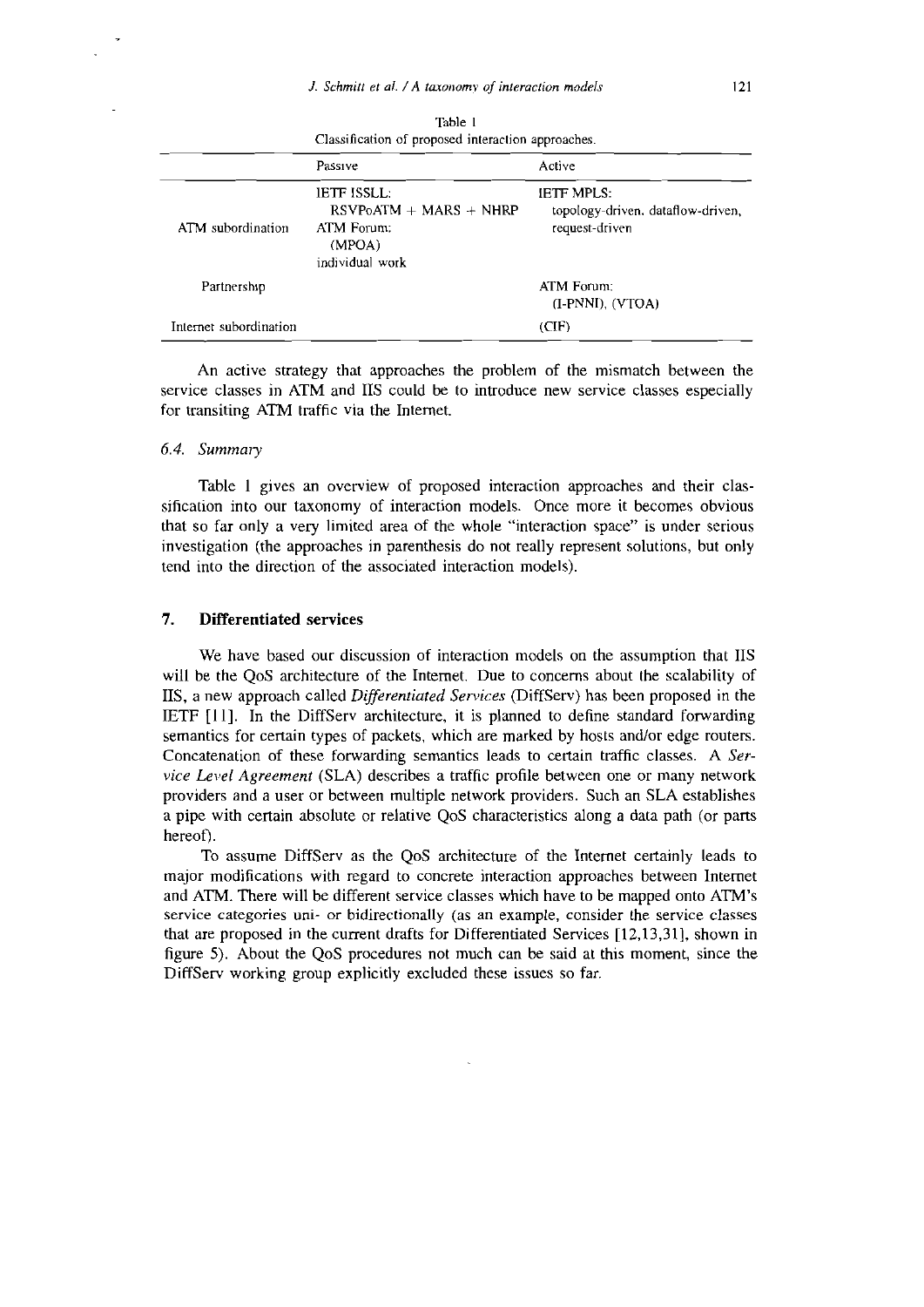

Figure 5. Mapping of service classes/categories between ATM and DiffServ.

The possibility of mapping DiffServ and ATM largely depends on the dynamics of SLAs. Providing Differentiated Services over ATM links seems to be quite simple, because the following obvious mapping can be envisaged: each detenninistic SLA (Premium) could potentially be assigned to a CBR or VBR VC, while in the case of statistical QoS guarantees (Assured), multiple ABR VCs with different MCRs could be used with each VC representing one service level. If DiffServ SLAs **turn** out not to be highly dynamic, PVCs might be an appropriate choice for providing these services.

On the other hand, mapping ATM QoS onto DiffServ SLAs imposes a number of requirements on DiffServ. To support a large number of fine-grained, highly dynamic SVCs, OoS procedures have to be defined to automatically establish appropriate SLAs. On the other hand, DiffServ inherently aggregates traffic flows by having only limited space for marking packets (currently under discussion; restricted to at most the IP TOS byte). It is not clear how this affects the QoS requirements of ATM traffic. Finally, hard end-to-end delay guarantees are currently not considered in the initial development phase of DiffServ. To this end it cannot be foreseen, whether these requirements can be met by the DiffServ architecture.

## **8. Summary**

In our discussions of the interaction approaches of the QoS architectures of the Intemet and ATM we started with a reasoning why this interaction seems necessary to us. We do not believe that one of the two will be able to totally oust the other one, but both will be with us for quite some time. However, as they tend to serve more and more the same applications due to the pertaining convergence process of data and telecommunications, they have to interwork with each other to fulfill application demands.

Since new and, also from an economic perspective, interesting applications like videoconferencing and video-on-demand services are run or will be run in both worlds, it is only natural that a seamless interworking between both worlds is demanded. For example, a videoconference should, from a user's perspective, of Course neither be constrained on Internet-connected participants nor on ATM-connected participants, but should allow for mixed videoconferences with participants of both worlds.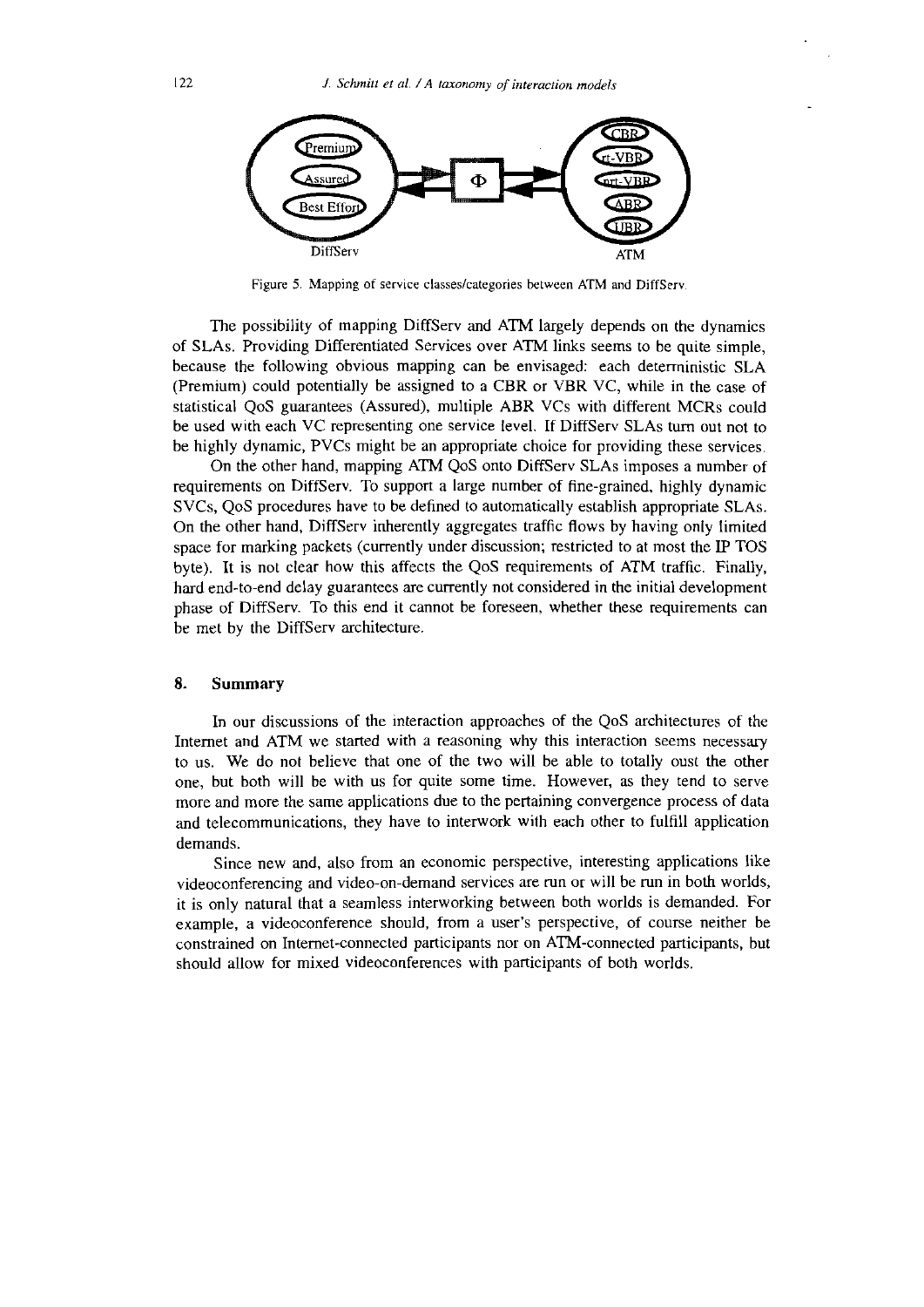- [I41 M. Borden. E. Crawley, B. Davie and S. Batsell, Integration of real-time services in an IP-ATM network architecture, Internet RFC 1821 (August 1995).
- [I51 R. Braden, D. Clark and S. Shenker, lnlegrated services in the lnternet architecture, Internet RFC 1633 (1994).
- 116) A. Birman, V Firoiu, R. Guerin and D. Kandlur, Support for RSVP-based services over ATM network, IEEE Global lnternet (1996).
- [17] T. Braun and S. Giorcelli, Quality of service support for IP flows over ATM, in: Proc. KIVS '97 (February 1997).
- [I81 R. Braden. L. Zhang, S. Berson, S. Herzog and S. lamin, Resource reservation protocol (RSVP) version 1 functional specification, Internet RFC 2205 (September 1997).
- [I91 E. Crawley. S. Berson, L. Berger. F Baker, M. Borden and I. Krawczyk, A framework for integrated services and RSVP over ATM, Internet draft (February 1998).
- [20] R. Callon, P. Doolan, N. Feldman, A. Fredette, G. Swallow and A. Viswanathan, A framework for multiprotocol label switching, Inlernet draft (November 1997).
- [21] Cells in Frames Alliance, ATM over anything cells in frames, Cornell University, White paper (1996).
- [22] V. Firoiu, J. Kurose and D. Towsley. Performance evaluation of ATM shortcut connections in overlaid IP/ATM networks. University of Massachusetts, CMPSCI Technical Report 97-40 (July 1997).
- 1231 0. Fourmaux and S. Fdida. Multicast for RSVP switching: An extended mulricast model with QoS for label swapping in an IP over ATM environment, Telecommunication Systems 11(1,2) (1999) 85-104 (this issue).
- [24] 1. Heinanen, Multiprotocol encapsulation over ATM adaptation layer 5, lnternet RFC 1483 (luly 1993).
- [25] Y. Katsube, K. Nagamiand H. Esaki, Toshiba's router architecture extensions for ATM: overview, RFC 2098 (Febmary 1997).
- [26] M. Laubach, Classical IP and ARP ovcr ATM, Internet RFC 1577 (January 1994).
- [27] J. Luciani, D. Katz, D. Piscitello, B. Cole and N. Doraswamy, NBMA next hop resolution protocol (NHRP), lnternst RFC 2332 (April 1998).
- [28] K. Nichols and S. Blake, Definition of the differentiated services iield (DS byte) in the IPv4IIPv6 headers. Internet drafr (May 1998).
- [29] P. Newman. IP+ATM: If you cannot beat them, join thcm. in: Proc. lEEE ATM **Workshop** '97 (May 1997).
- [30] P. Newman. G. Minshall and T Lyon, Flow labelled 1P: a connectionless approach to ATM, in: Proc. IEEE Infocom '96, Vol. 3 (1996).
- [31] Y Rekhter, B. Davie, D. Katr, E. Rosen and G. Swallow, Cisco systems' lag switching architecture overview, lnternet RFC 2105 (February 1997).
- [32] S. Shenker and L. Breslau, Two issues in reservation establishment, in: Proc. ACM SIGCOMM '95 (August 1995).
- [33] L. Salgarelli, A. Corghi, M. Smirnow. H. Sanneck and D. Witasrek, Supporting IP multicast integrated services in ATM networks, lnternet draft (November 1997).
- [34] L. Sagarelli, M. DeMarco, G. Meroni and V. Trecordi, Efficient transport of IP flows across ATM networks, in: Proc. IEEE ATM '97 *Workshop* (May 1997).
- [35] A. Schill, S. Kühn and F Breiter, lnternetworking over ATM: expericnces with IPIIPng and RSVP. Computer Networks **and** ISDN Systems 28 (1996).
- [36] S. Shenker, C. Panridge and R. Guerin, Specification of guaranreed quality of service, lnternet RFC 2211 (September 1907).
- [37] R. Talpade and M. Ammar. VC Consumption in the MARS architecrurc for IP Multicast over ATM, IP/ATM Workshop at the University of Washington (November 1996).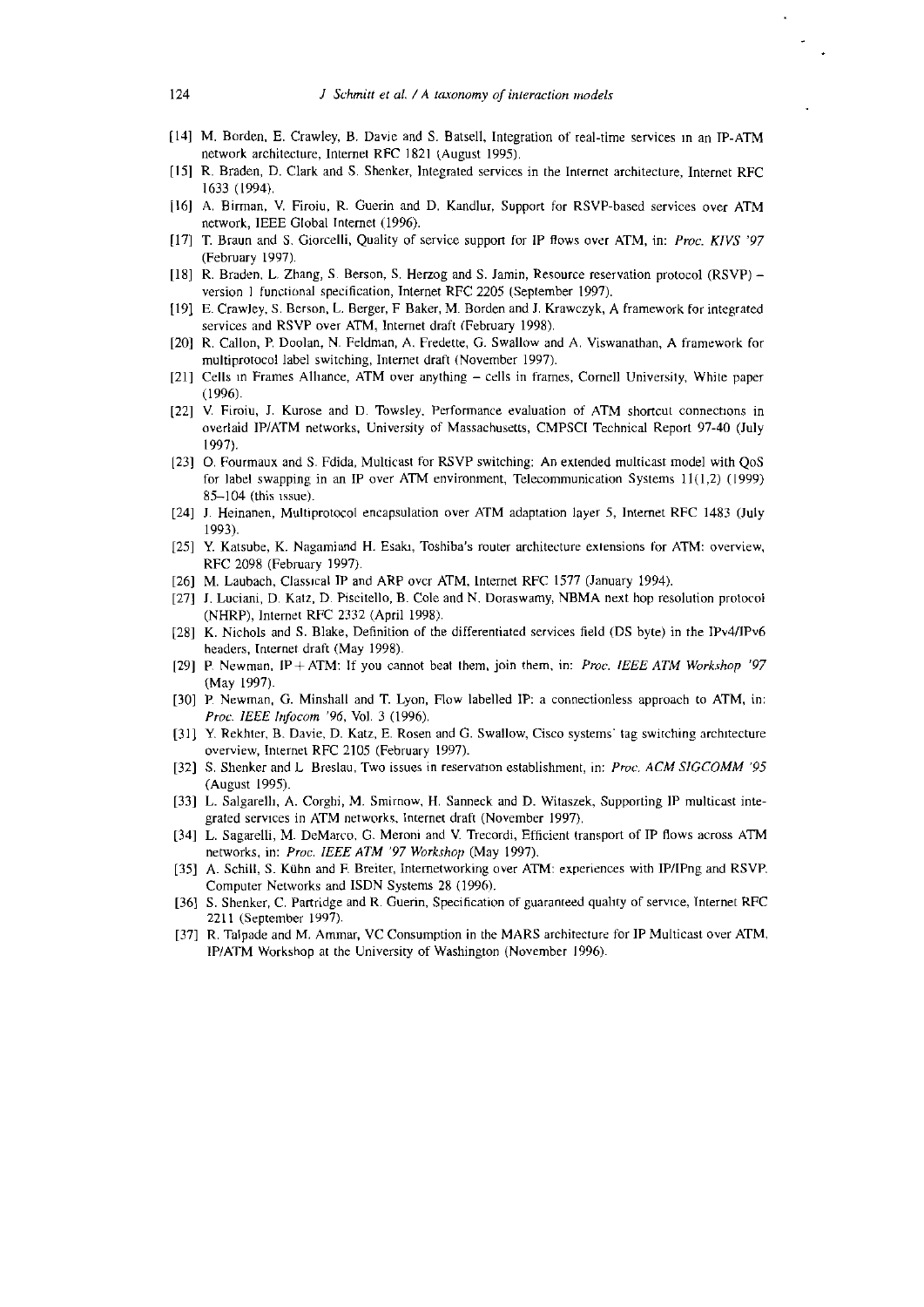Based on topological considerations and application scenarios we derived the required communication patterns for an interworking between ATM and Internet. Which of the communication patterns will be the prevailing ones, depends on many factors. On the one hand there are technical issues, like the fast introduction of an API to native ATM services and the existence of pure ATM end-systems such as videophones, video-servers, set-top boxes or cameras based on ATM. On the other hand, economical factors. as. for example. the protection of investments, have to be taken into account as well.

Based on the communication patterns we developed a taxonomy of possible interaction models, which were:

- the ATM subordination model,
- the partnership model, and
- the Internet subordination model.

We contrasted and compared these models with each other, mainly based on their applicability with regard to future topologies of internetworks combining Internet and ATM technology. Furthermore, we used the derived taxonomy to classify existing and proposed interaction approaches. Thereby we showed that only a small part of the "interaction space" is currently under serious investigation.

In our investigation of the interaction of Internet and ATM QoS architectures we assumed IIS as the QoS architecture of the Internet. However, the currently developed Differentiated Services architecture is an alternative for providing a "better than besteffort" Service over the Internet. Therefore we also had a brief look at the interaction between DiffServ and ATM.

#### **References**

- [I] A. Acharya. R. Dighe and E Ansari, IPSOFACTO: IP switching over fast ATM cell transport, Internet draft (July 1997).
- [2] A. Alles. ATM internetworking, White paper, Cisco Systems Inc. (May 1995).
- [3] The ATM Forum, LAN emulation ovcr ATM version 1.0 specification (January 1995).
- [4] The ATM Forum, Traffic management (TM) specification 4.0 (April 1996).
- [5] The ATM Forum, User-network-interface signalling (SIG) specification 4.0 (July 1996).
- 161 The ATM Fomm. Private network-node interface (PNNI) signalling specification (February 1996).
- [7] The ATM Forum, Issues and approaches for integrated PNNI (draft) (April 1996).
- [8] The ATM Forum, MPOA version 1.0 (July 1997).
- [91 The ATM Forum, VTOA desktop baseline text (draft) (lanuary 1997).
- I101 G. Armitage, Support for multicast over UNI 3.1 based AT4 networks, lnternet RFC 2022 (November 1996).
- [11] D. Black, S. Blake, M. Carlson, E. Davies, Z. Wang and W. Weiss, An architecture for differentiated services, lnternet draft (May 1998).
- [I21 D. Black, S. Blake, M. Carlson, E. Davies, B. Ohlmann, D. Verma, Z. Wang and W. Weiss, **A** framework for differentiared services, Iniernet draft (May 1998).
- [I31 E Baker, **S.** Brim, T Li, E Kastenholtz, S. lagannath and J. Renwick, IP precedence in differentiated services using the assured service, Internet drait (April 1998).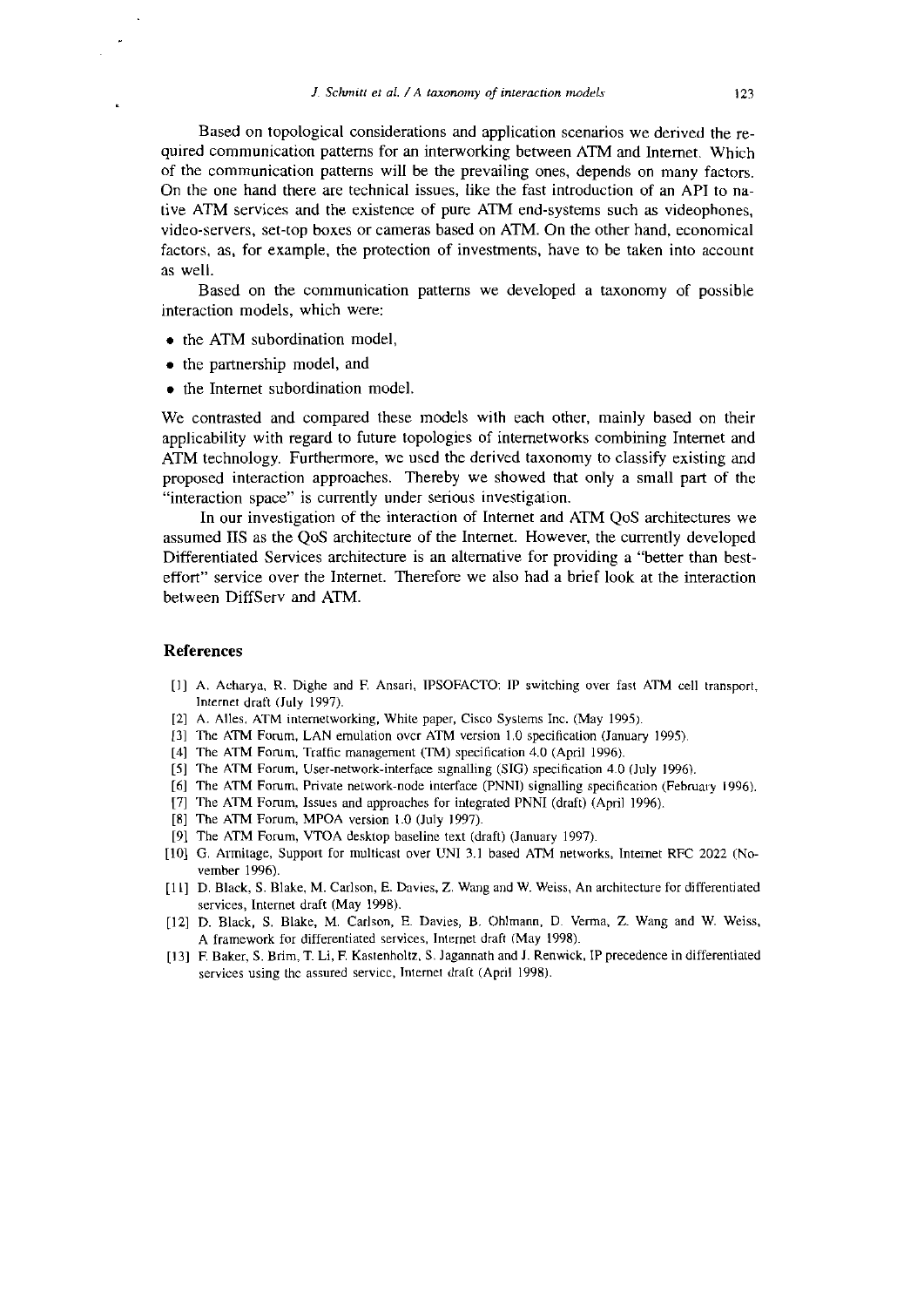$\ddot{\phantom{0}}$ 

- [38] J. Turner, State management in  $IP + ATM$  networks, IP/ATM Workshop at the University of Washington (November 1996).
- [39] A. Viswanathan, N. Feldman, R. Boivie and R. Woundy, ARIS: Aggregate route-based IP-switching, lnternet draft (March 1997).
- [40] J. Wroczlawski, Specification of the controlled-load network element service, Internet RFC 2212 (September 1997).

 $\mathcal{L}$